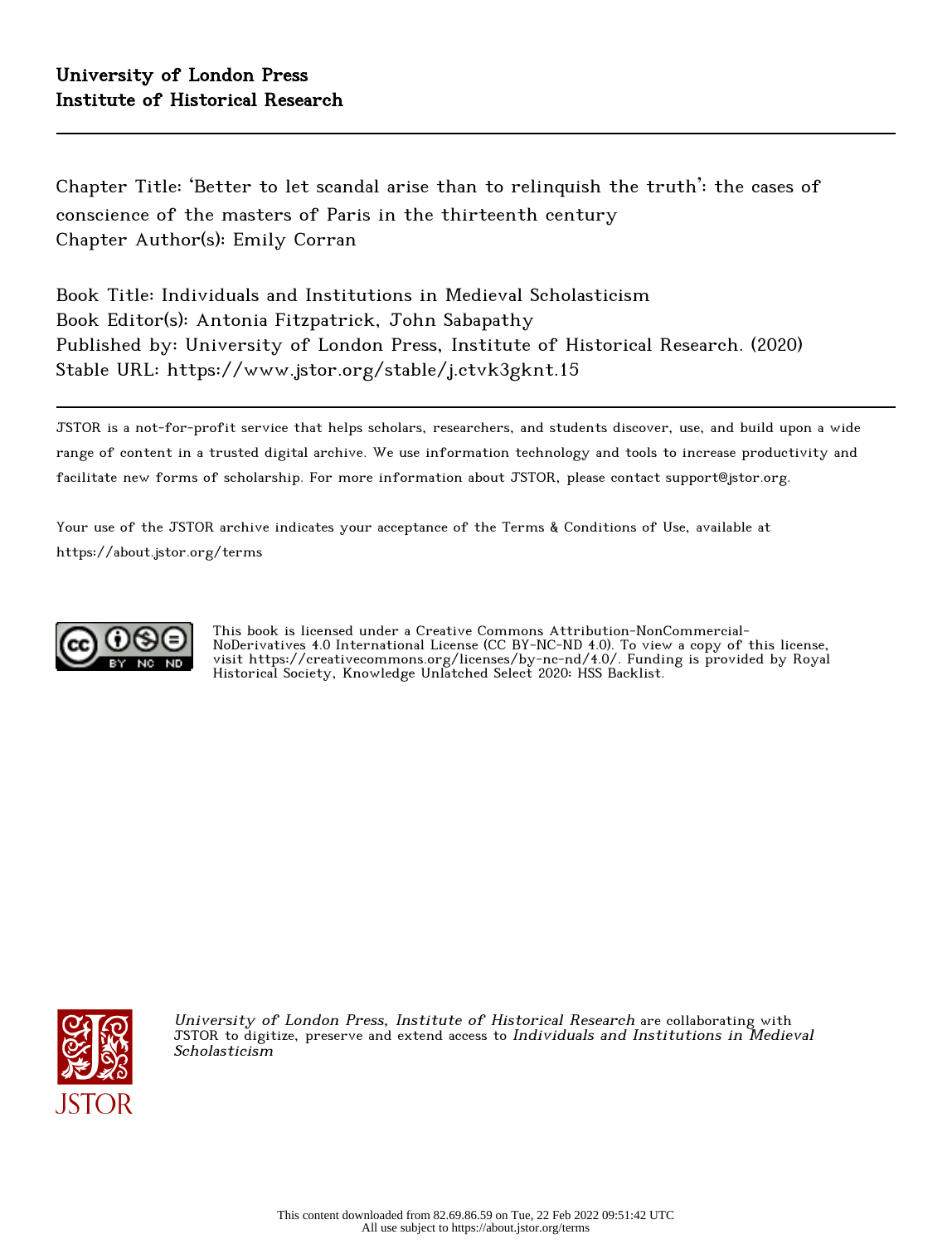# 9. 'Better to let scandal arise than to relinquish the truth': the cases of conscience of the masters of Paris in the thirteenth century

# *Emily Corran*

This volume addresses the ways in which institutions 'did or did not constrain, enable and inflect the substantive thinking of individuals' (see the introduction to this volume, p. 25). A number of the chapters explore this theme by identifying ways in which scholastic authors developed their own position within the boundaries imposed by institutional loyalties. Fitzpatrick's and Linde's chapters in this volume, for example, show how, at the turn of the thirteenth and fourteenth centuries, scholastic debate simultaneously pushed forward intellectual arguments and defined the parameters of disputes between Dominicans, Franciscans and the secular clergy. In contrast, quodlibets dealing with cases of conscience, the subject of this chapter, are something of an exceptional case in scholastic thought: moral quodlibets usually did not correspond directly to the syllabus organized around commentaries on the *Sentences* and they addressed questions which were not in the strictest sense theological, but which related to pastoral care. This chapter argues that responses to moral quodlibets should be understood neither as personal responses to a controversy, nor as attempts to carve out a position in a debate between rival 'schools'. Rather, they are best explained as interventions within a separate genre of penitential thought and have a close relationship with manuals for confessors. In penitential manuals, the imperative on the author was less to devise appropriate responses to open questions and more to offer practical advice on how one should act. This was no less true of the moral quodlibets answered by theology masters. When masters gave responses within this genre, they found themselves constrained and enabled by institutions, but in a rather different way from when they answered questions in other kinds of theology.

The practice of quodlibets first appeared in the 1230s and came to be a biannual event which took place in Advent and Lent and in which the audience, made up of students, masters and the general public, were invited

E. Corran, '"Better to let scandal arise than to relinquish the truth": the cases of conscience of the masters of Paris in the thirteenth century', in *Individuals and Institutions in Medieval Scholasticism*, ed. A. Fitzpatrick and J. Sabapathy (London, 2020), pp. 217–34. License: CC-BY-NC-ND 4.0.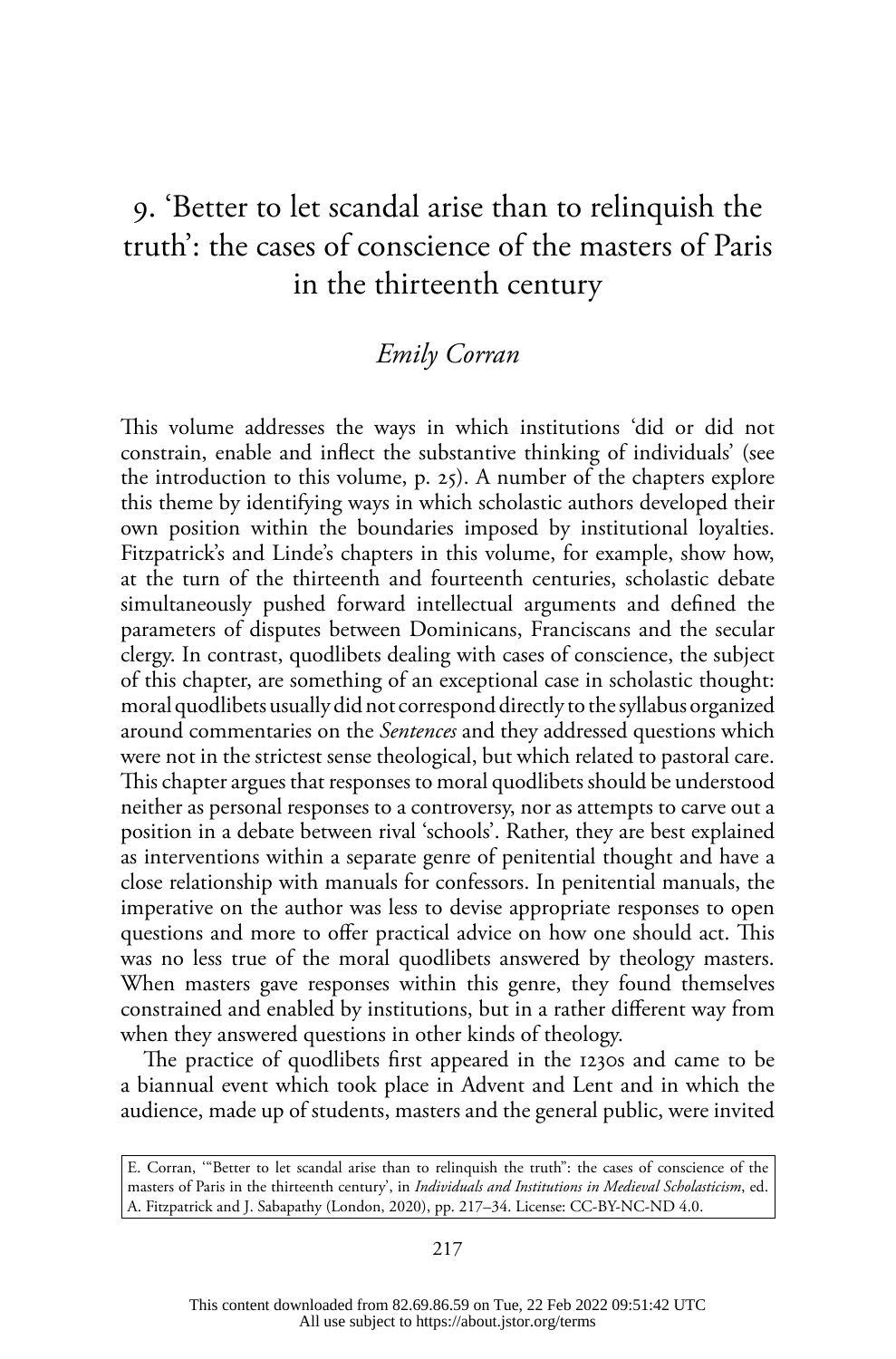to pose any question they liked for debate. On the first day arguments were proposed for and against; and on the second occasion the regent master gave a resolution.1 Almost from the beginning practical moral problems were among the questions addressed in quodlibets; $^{\circ}$  and especially from the 1250s onwards moral dilemmas ('cases of conscience') became a frequent feature. These questions have been a fertile source for intellectual historians. Palémon Glorieux pointed out the importance of quodlibets for accurately tracking the progression of arguments over time: quodlibets tend not to represent a theologian's most detailed treatment of a subject, but they are repetitive (we often have records of several quodlibets given by a master over several years) and can be precisely dated, thus allowing the historian to demonstrate the chronology of an argument.3 More specifically on moral questions, Elsa Marmursztejn and Ian Wei have argued that these quodlibets mark a transformation in the university masters' authority.4 From the 1260s onwards theology masters answered questions on the ethical duties of a theology master, including questions on the morality of choosing university disputation over active pastoral care, the formation of future prelates and the proper lifestyle of a master. Their responses to these questions set out a vision of university masters as sources of moral authority and advice for the rest of the clergy, as well as possessors of what Alain Boureau has called 'a vocation for judging all things'.5 Many moral quodlibets deliver penitential verdicts on commercial transactions, questions of Church and state, oaths, vows and war, to name but a few examples. On this basis, Marmursztejn goes so far as to speak of the theology masters in Paris as a new form of normative

<sup>1</sup> P. Glorieux, *La Littérature quodlibétique de 1260 à 1320* (2 vols, Kain and Paris, 1925–35), i. 18–20; J. F. Wippel 'Quodlibetal questions, chiefly in theology faculties', in *Les Questions disputées et les questions quodlibétiques dans les facultés de théologie, de droit et de médecine*, ed. B. C. Bazàn et al. (Typologie des sources du Moyen Âge occidental, xliv–xlv, Turnhout, 1985), pp. 153–222; a passage on procedure and format is at pp. 158–62; J. Hamesse, 'Theological *quaestiones quodlibetales*', in *Theological Quodlibeta in the Middle Ages*: *the Thirteenth Century*, ed. C. Schabel (Brill's Companions to the Christian Tradition, Leiden, 2006), pp. 17–48.

<sup>2</sup> Guerric of Saint-Quentin answered a few questions on moral dilemma in his 5th and 6th quodlibets, which took place between 1233 and 1242 (Glorieux, *La Littérature quodlibétique*, ii. 109–11).

<sup>3</sup> Glorieux, *La Littérature quodlibétique*, i. 66, 70–5. 4 I. P. Wei, *Intellectual Culture in Medieval Paris: Theologians and the University, c.1100– 1330* (Cambridge, 2012), pp. 174–9; E. Marmursztejn, *L'autorité des maîtres: Scolastique, normes et société au XIII*<sup>e</sup>  *siècle* (Paris, 2007), pp. 21–82.

<sup>5</sup> A. Boureau, 'Intellectuals in the middle ages, 1957–95', in *The Work of Jacques le Goff and the Challenges of Medieval History*, ed. M. Rubin (Woodbridge, 1997), pp. 145–55, at p. 155.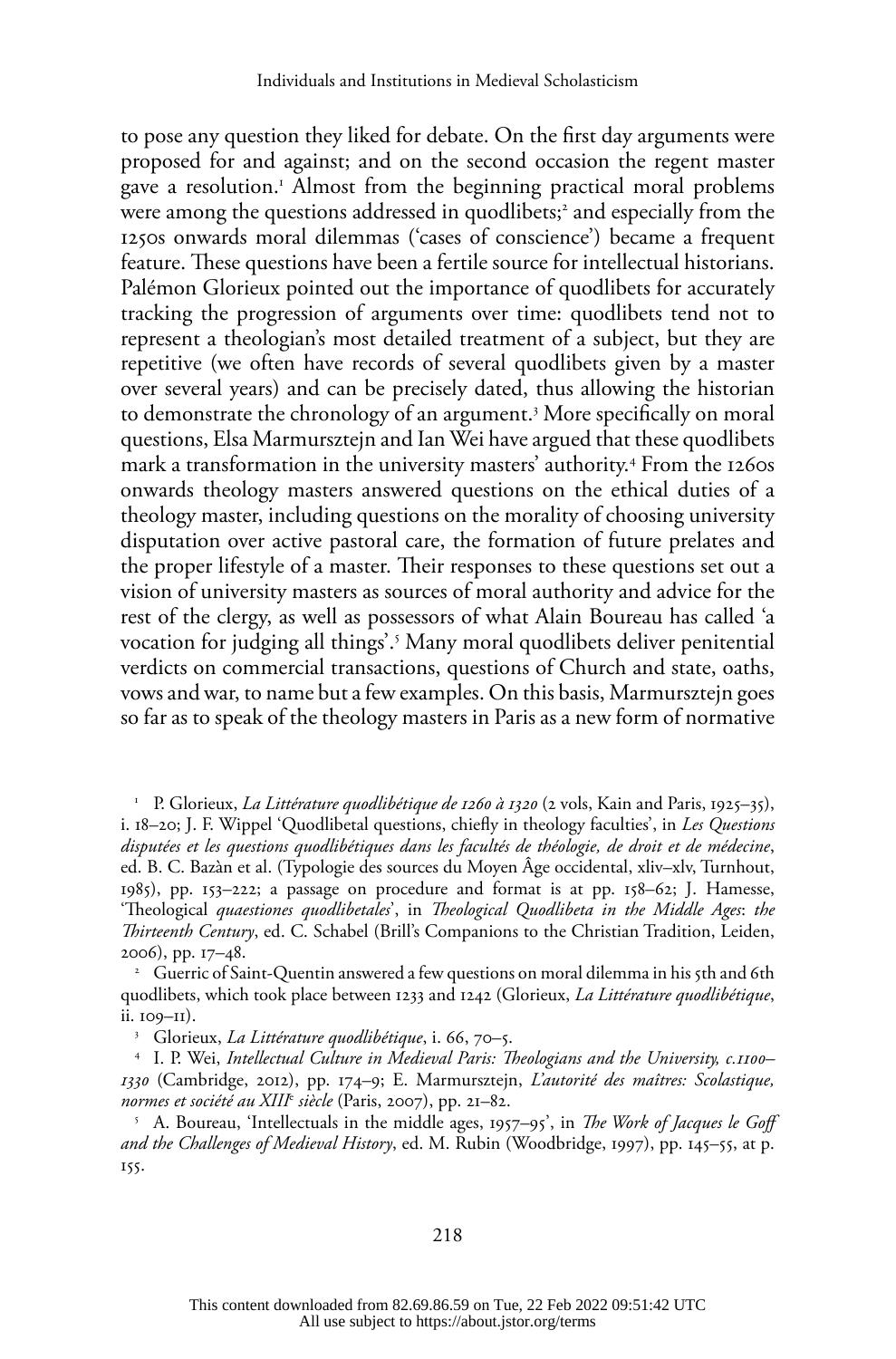power alongside the secular clergy and lay authorities.6 A larger argument about the masters of Paris during the turn of the thirteenth and fourteenth centuries notes the increasing frequency with which the French monarchy and the papacy relied on Paris masters to deliver judgements on contested questions of doctrine and jurisdiction. One could cite William of Mâcon's and Simon of Beaulieu's use of arguments developed in the university of Paris during the secular-mendicant controversy in the 1280s, or Philip the Fair's appeal to the university during the trial of the Templars. The rise in 'normative' quodlibets coincided, then, with a wider acknowledgement of the Paris masters' intellectual authority.7

This chapter describes the influence of penitential thought on the masters' moral quodlibets, with particular reference to questions involving the sin of scandal (of which more below). The debt to penitential writings in these university debates adds important nuance to our understanding of the masters' authority, since the significant innovation in moral thought was going on in the pastoral writings of this period, rather than in the theology faculty. When Paris masters were asked moral questions, as often as not the same question had already been addressed in a confessors' manual and the master would rarely answer a question in a different way from the penitential text. Even when the question posed was entirely specific to the university, the Paris masters would answer along lines similar to questions already treated in penitential literature.

This has implications for understanding Parisian intellectual culture, but also for one branch of scholastic thought. In these quodlibets we can see part of a larger intellectual development, namely the creation of a discipline of scholarly moral advice which would eventually beget the casuistry of the seventeenth century. Casuistry – an academic discipline of moral questions for confessors – did not exist by that name or as a recognized genre in the thirteenth century. However, in quodlibets like these and in similar genres, including canon law and confessors' manuals, we can see that there were common conventions for addressing moral problems which had the qualities of a distinct genre by this time. Hence moral quodlibets are important in the development of an institution, in the sense of a lasting common practice. Theology masters did not explicitly acknowledge they were participating in an institution of this kind when they responded to casuistical quodlibets, but they participated in a style of reasoning held in common among themselves and the authors of penitential thought more generally.

<sup>6</sup> Marmursztejn, *L'autorité des maîtres*, p. 265.

<sup>7</sup> R. W. Southern, 'The changing role of universities in medieval Europe', *Hist. Research*, lx (1987), 133–46; A. Destemberg, *L'honneur des universitaires au Moyen Âge. Étude d'imaginaire social* (Paris, 2015).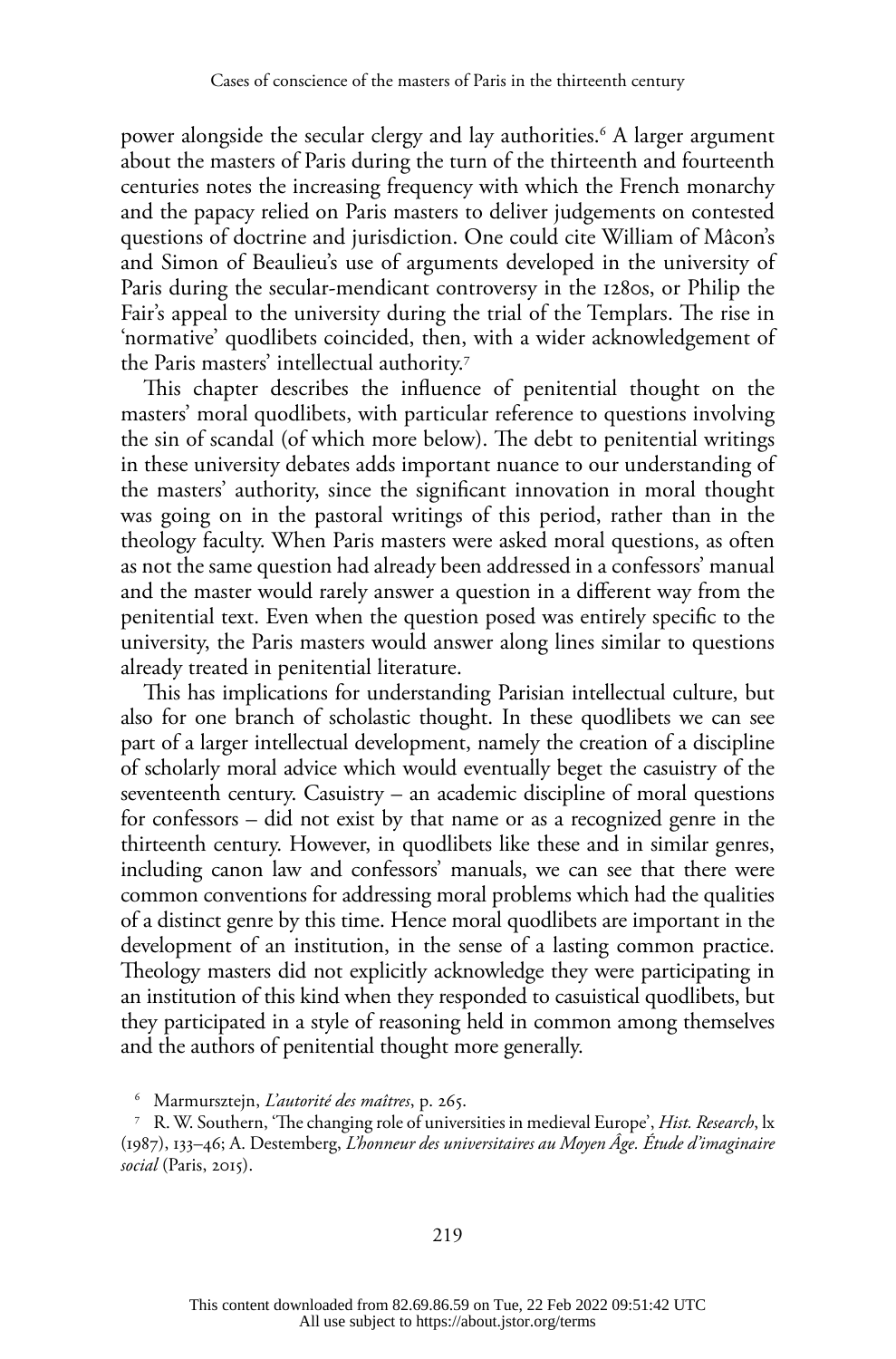### *Scandal*

The medieval concept of scandal does not map directly onto the modern meaning. The word itself comes from the Greek for a 'trap' or 'snare' and its moral-theological meaning derived primarily from Gregory the Great's sixth-century homily on Ezekiel which said that a person in authority should not lead others into sin, even if his words or actions are not inherently sinful.8 Scandal, as it came to be understood, was the fault of leading other people to sin through one's own words or actions, or bringing disrepute to the Church.9 A famous medieval case of scandal taken from Gratian's *Decretum* involved a priest who openly kept a concubine. As well as the sin of clerical marriage, he was guilty of scandal, because his actions would cause his parish to lose faith in the holiness of the clergy.<sup>10</sup> The term scandal appears quite often in judicial judgements in ecclesiastical courts of the late middle ages.<sup> $\pi$ </sup> It was a way of determining whether a crime should be dealt with in a public court or was a private matter of conscience.12 If, for example, a priest has had an affair about which nobody knows, the canonlaw court would say that it would cause scandal if the crime became known: it would damage the souls of the people in the community, therefore the priest should do penance in private. On the other hand, if there is a notorious crime – for example, someone has punched a priest in public with many witnesses – then this has to be dealt with in a public procedure, because it will cause scandal to the many if it appeared that the crime had gone unpunished.13

As well as this legal definition, the concept of scandal was the subject of a theological and penitential debate about the relative importance of public harm and personal integrity in moral dilemmas. Gratian discussed

<sup>8</sup> Thomas Aquinas, *Summa theologia*, in *Opera omnia iussu Leonis XIII*, iv–xii (Rome 1886–1906), IIa–IIae, q. 43, a. 1; Hostiensis [Henry of Susa], *Summa Aurea* (5 vols, Venice, 1574), i. col. 165 (Tit. *De renunciatione*, no. 9). On scandal see R. H. Helmholz, '*Scandalum* in the medieval canon law and in the English ecclesiastical courts', *Zeitschrift der Savigny-Stiftung für Rechtsgeschichte, Kanonistische Abteilung*, xcvi (2010), 258–74; A. Fossier, '"Propter vitandum scandalum": histoire d'une catégorie juridique (XIIe–XVe siècle)', *Mélanges de l'École française de Rome. Moyen Âge*, cxxi (2009), 317–48; C. Nemo-Pekelman, 'Scandale et vérité dans la doctrine canonique médiévale (xiie–xiiie siècles)', *Revue historique de droit français et étranger*, lxxxv (2007), 491–504.

<sup>10</sup> Decretum Gratiani, dist. 33, c. 5. in E. Friedberg (ed.), *Corpus Iuris Canonici* (2 vols, Leipzig, 1879–81; repr. 1959), i. cols. 123–4; cf. Nemo-Pekelman, 'Scandale et vérité', p. 495.

<sup>11</sup> Helmholz, '*Scandalum*', pp. 263–8.

<sup>12</sup> A. Fossier, *Le bureau des âmes. Écritures et pratiques administratives de la Pénitencerie apostolique (XIIIe–XIVe siècle)* (Rome, 2018), ch. 8. 13 Helmholz, '*Scandalum*', pp. 264–7.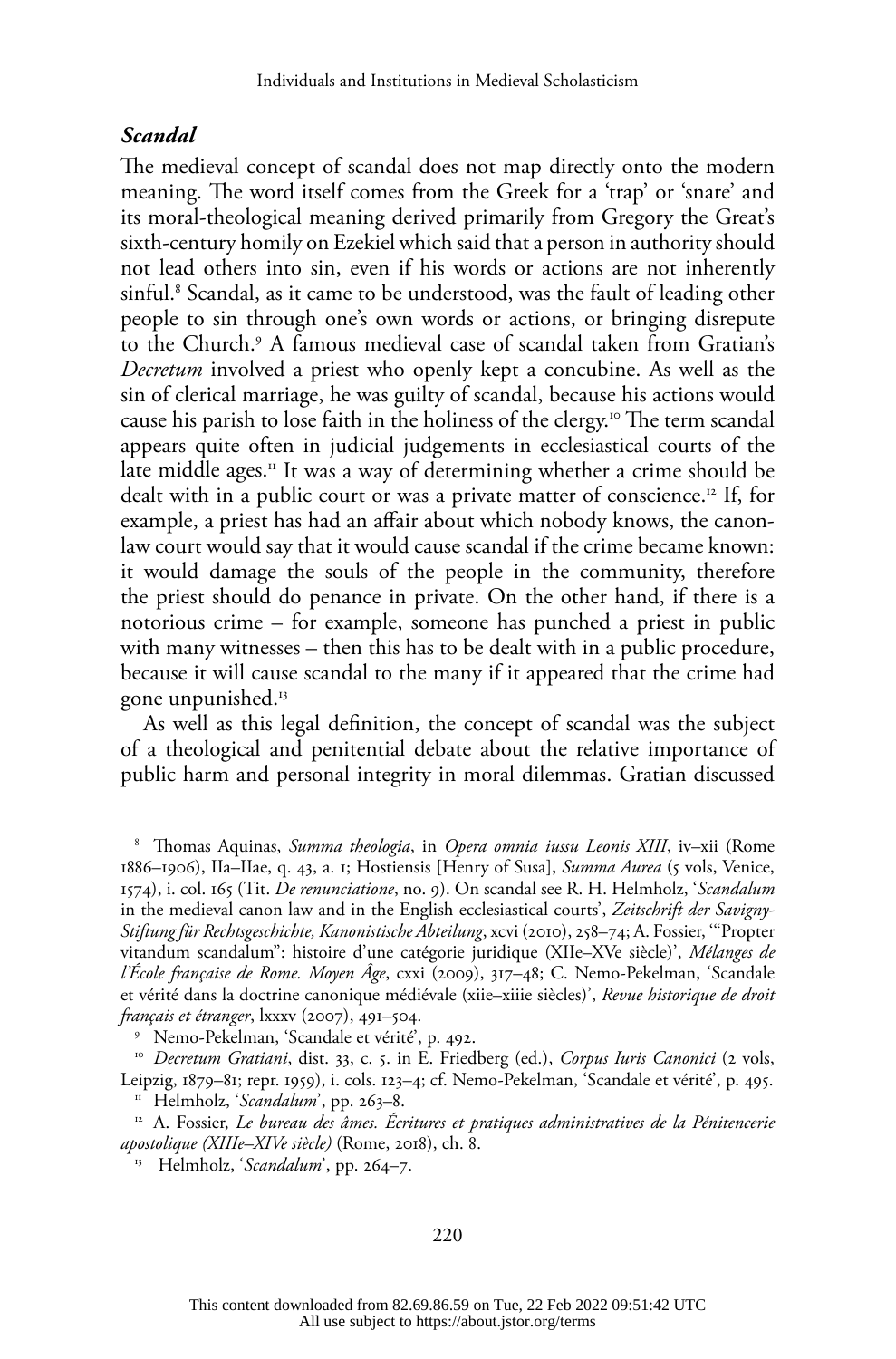these matters to a certain extent, but it was Peter the Chanter, a master of the Paris schools at the end of the twelfth century, who made the subject interesting. It is not surprising that Peter the Chanter was the first to deepen the discussion about scandal in his *Summa de sacramentis et animae consiliis*, since the point of this treatise, unlike his more popular preaching manual, the *Verbum adbreviatum*, was to move quickly through the obvious and well-known teaching on penitential matters in order to dwell on the more difficult problems. In the case of scandal, Peter the Chanter talks briefly about the canon law cases in which a priest commits crimes, such as simony and fornication, and causes scandal in the community, but moves quickly on to a subtler set of problems.<sup>14</sup> These concern actions which are not inherently sinful but nevertheless cause suspicions among the general public which could lead them into scandal and sin. The formula he offers to solve these problems are the three truths: one should always avoid scandal, unless it endangers a truth of life, justice or doctrine.<sup>15</sup>

One such case is a woman who forms the pious intention not to marry, to avoid the company of men and to observe a fast. These actions are good in themselves, but if they cause her neighbours to think she is a Cathar, then that might lead to scandal. A woman who causes scandal in this way, says the Chanter, should either enter a convent or agree to marry (an action which is not in itself sinful). Marrying would not ruin a 'truth of life', which is to say, it would not be sinful; and so the woman should choose this course of action so that scandal can be avoided.16 In a second dilemma, the Chanter quotes the case of a prelate who keeps fine horses, wears precious ornaments and employs a number of lawyers and jurists in order to regulate his diocese. This causes scandal among his subjects because they see him spending money on this instead of helping the poor. However, in this case it is better to allow the people to be scandalized because if the prelate wore cheap clothes, or appeared lowly and contemptible, or had no one to punish wrongdoers in his diocese, this would prevent the truth of justice, by which the Chanter means he would be unable to exercise justice in his diocese.17

Peter the Chanter's teaching was influential on his immediate circle of students. For example, Robert of Courson also had cases on scandal in his *Summa*: should a preacher declare truths which will offend the audience and cause scandal? Should a judge give a verdict on a foreign poor man's case

- <sup>16</sup> Chanter, *Summa*, iii. pt. 2a. p. 376 (§ 319).
- <sup>17</sup> Chanter, *Summa*, iii. pt. 2a. pp. 376–7 (§ 319). See also pp. 204–5 above.

<sup>14</sup> Petrus Cantor, *Summa de sacramentis et animae consiliis*, ed. J.-A. Dugauquier (Analecta mediaevalia Namurcensia, iv, vii, xi, xvi, xxi, 3 vols in 5, Louvain, 1954–67), iii, pt. 2a, pp. 372–81 (§ 318–21) (hereafter Chanter, *Summa*).

<sup>&</sup>lt;sup>15</sup> Chanter, *Summa*, iii. pt. 2a. pp. 376–7 (§ 319). See also pp. 204–5 above.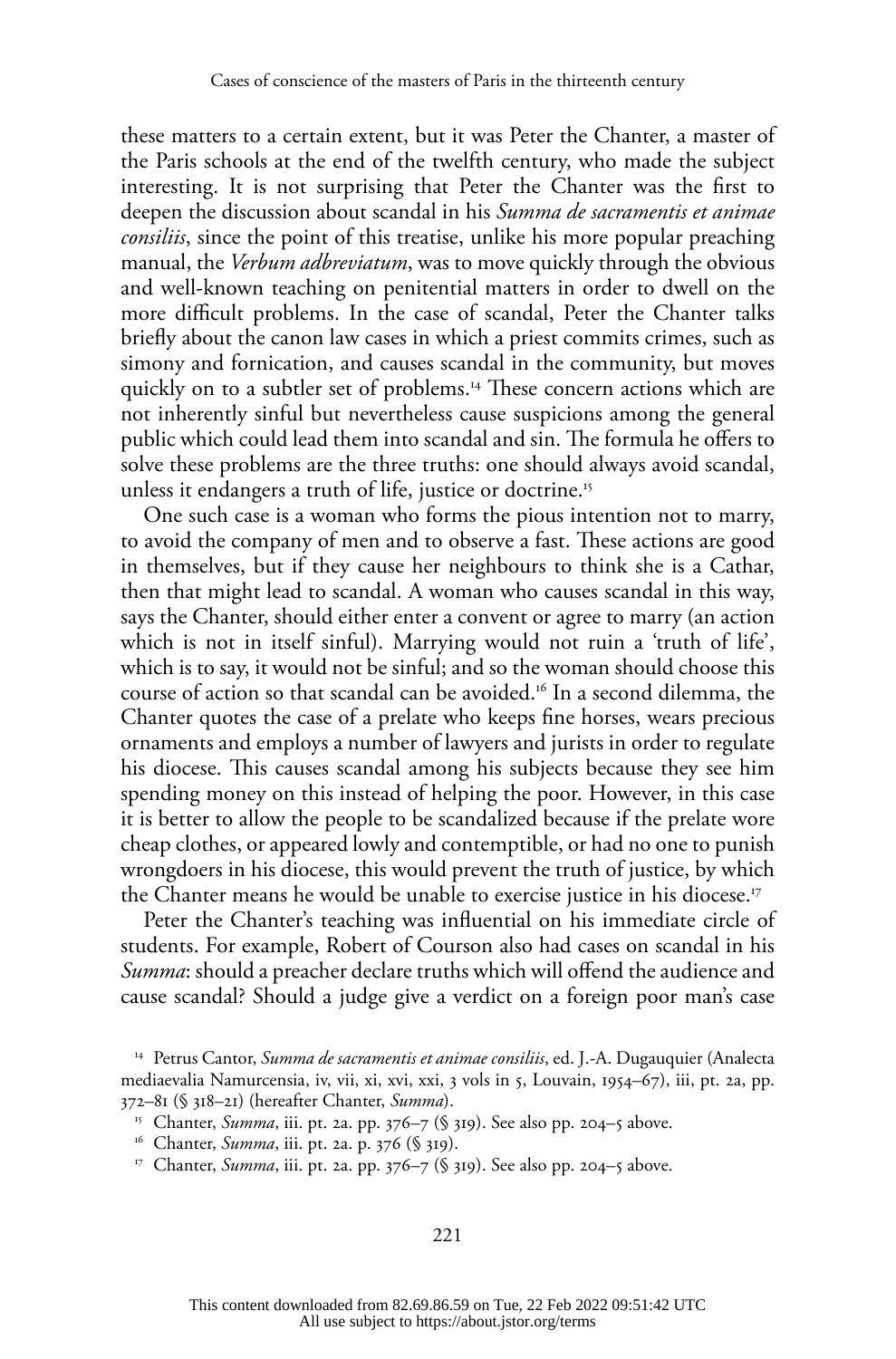if he risks angering the local rich men, or should he instead find an excuse to delay the case to avoid scandal? If two men have been promised the same benefice, should the benefactor worry about causing one of the men scandal when he is inevitably disappointed?<sup>18</sup> Peter the Chanter's teaching was significant for its content – he was the first to introduce the idea of the three truths, as far as we know – but it was no less important because of its innovative methodology. His thought was unremittingly ordered towards practical courses of action, rather than theoretical completeness. These cases are as much about how to apply the rules in particular cases as they are about establishing ethical principles.19 This kind of reasoning about what a person should do is very unusual for a scholastic enquiry. Riccardo Quinto gave a definition of scholasticism as a specialized way of reading texts which strives to resolve logical contradictions in order to find the truth.20 This works in most cases but it was not Peter the Chanter's method: when he answered these problems, he did not refer to an apparent contradiction between texts, but instead an apparent contradiction between moral imperatives in a practical situation. The Chanter's methodology was, therefore, an exceptionally empirical pocket of scholastic thought.

#### *Scandal in penitential literature*

Peter the Chanter's and Robert of Courson's distinctively practical approach had a fairly limited influence among the next generation of theologians; and within the university the case-of-conscience method appeared to be in danger of falling into disuse in the second quarter of the thirteenth century. The big names of the following generation – Stephen Langton, Geoffrey of Poitiers, William of Auvergne – focused their teaching on the more theoretical aspects of theology rather than the practical issues involved in moral dilemmas.<sup>21</sup> Nevertheless, the Chanter's legal-theological approach, the distinctively practical way of addressing problems, did also appear in confessors' manuals and pastoral literature during these years. Significantly, penitential writing had a wider diffusion outside the university, such that it could claim to be a more influential kind of normative writing. This meant that when theology masters later answered questions on scandal in quodlibets, they were conscious of a popular precedent in the pastoral tradition, particularly confessors' manuals such as Raymond of Peñafort's

<sup>18</sup> Robert of Courson, *Summa* (Paris, BNF, MS. lat. 14524, fos. 87rb–88rb (§ 25.4, 7, 12)).

<sup>19</sup> Cf. John Sabapathy's chapter in this volume, which draws a distinction between coherent and consistent thinking.

<sup>20</sup> R. Quinto, *'Scholastica': storia di un concetto* (Padua, 2001), p. 416.

<sup>21</sup> E. Corran, *Lying and Perjury in Medieval Practical Thought: a Study in the History of Casuistry* (Oxford, 2018), pp. 88–90.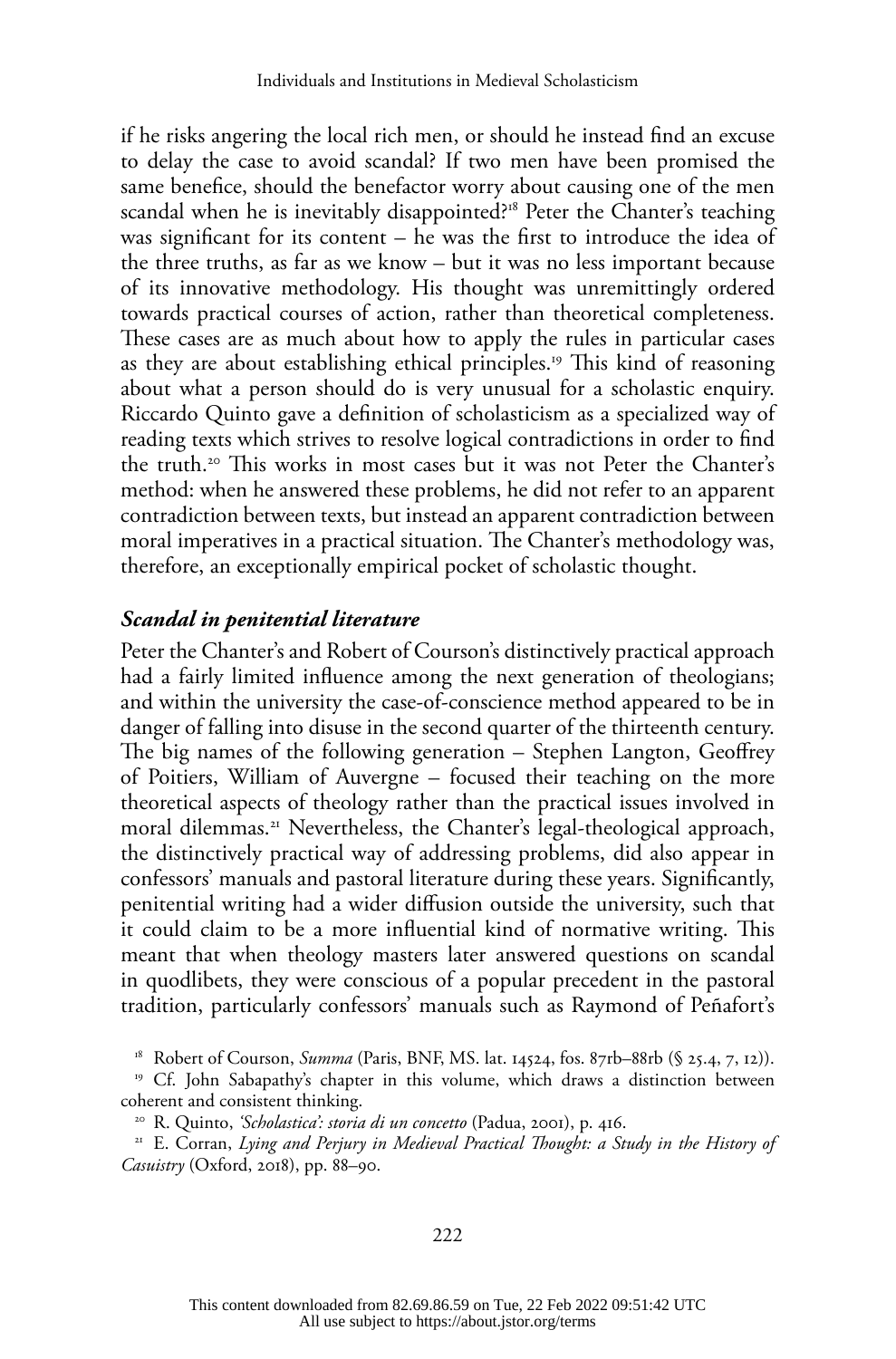*Summa de casibus* (1225/1227, revised 1235–6) or John of Freiburg's *Summa confessorum* (1297–8).

Like the late twelfth-century theology masters, confessors' manuals continued to use many aspects of case-based practical ethics. Raymond of Peñafort included a series of practical dilemmas in each chapter of his *Summa de casibus* with the intention they should demonstrate to a confessor how to deal with ambiguous sins. Raymond had a pragmatic, case-by-case approach: he quotes the rule about avoiding scandal except in cases of a truth of life, doctrine and justice. If a religious man finds himself the subject of suspicion, even though he has a clean conscience he is morally obliged to try to explain his intentions in order to prevent any chance of scandal. He should try to convince people of his good intentions; and only if they are determined to find fault with his behaviour should he stop trying to explain himself to them.<sup>22</sup> If a multitude are in a state of sin – for example, a crowd persistently refusing to pay tithes or taking part in duels and tournaments – should the bishop excommunicate them all if they refuse to be corrected?<sup>23</sup> Raymond suggests that if the crowd know they are in the wrong but refuse to stop, the bishop should pass over the matter in silence in order to avoid a schism. Instead, he should send written threats and try to win back the wiser, more powerful sinners and so break down the resistance gently. If, on the other hand, they refuse to acknowledge they are sinning, then the bishop should treat them more severely.<sup>24</sup> As in Peter the Chanter's cases, the question is what to do in extraordinary circumstances and how to weigh principle against pragmatic effect.

The inclusion of cases on scandal in the *Summa de casibus* meant that these ideas became widespread and accessible. Raymond of Peñafort's manual was dispersed across Christendom and remained in use throughout the middle ages, which ensured that the subject remained in the clerical vocabulary. There was the beginning of a consensus about what scandal is and how a cleric in a position of responsibility should either avoid it or allow it to happen, something which would not have been the case if Peter the Chanter alone had been interested in the theological implications of scandal. All this is significant. There was a type of thought which was quite specialized and dedicated to solving a certain kind of moral problem. It appeared in areas of intellectual writing which were particularly concerned with confession and clerical duties and had influence beyond the university.

<sup>22</sup> Raymond of Peñafort, *Summa de poenitentia et matrimonio cum glossis Ioannis de Friburgo* (Rome, 1603; repr. Farnborough, 1967), p. 355 (iii.30.3).

<sup>23</sup> Raymond of Peñafort, *Summa de poenitentia et matrimonio*, pp. 355–6 (iii.30.4), with details from William of Rennes's *Apparatus*.

<sup>24</sup> Raymond of Peñafort, *Summa de poenitentia et matrimonio*, pp. 355–6 (iii.30.4).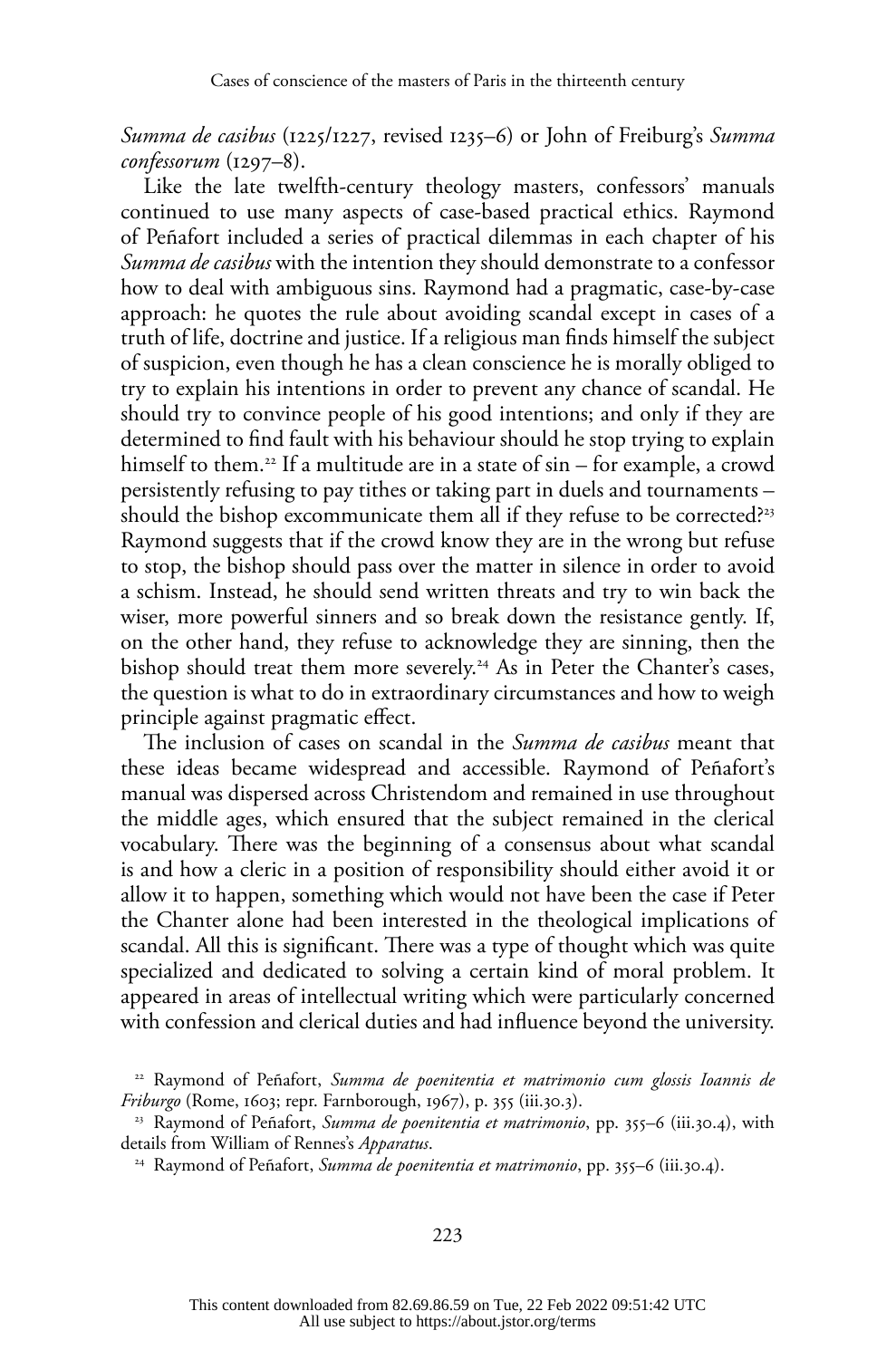#### *The university of Paris and pastoral care*

With this background in mind, we can turn to questions of scandal in quodlibets in Paris.<sup>25</sup> We can see that the quodlibets approach moral problems in the same way as these earlier pastoral writings and writings in the circle of Peter the Chanter. They answer practical, moral dilemmas which are particularly relevant to responsible churchmen; and, like the confessors' manuals, there was a preference for difficult circumstances. The debt to the earlier pastoral writings was so important that the theology master often simply restated or paraphrased teachings which had already been developed in confessors' manuals.

The answers elicited by such questions appear problematic for an intellectual historian in that they often say very little which is really new. Quodlibets are often described in the secondary literature as sparring grounds: occasions when masters could work out their positions on controversial matters and position themselves against other schools of thought.<sup>26</sup> This does not apply to moral problems. Many of the questions on practical, moral decisions in fact seem remarkably safe and do nothing to improve on the pastoral manuals they quote. For example, there is a collection of practical quodlibets containing the determinations by a number of different masters which was donated to the Sorbonne by Bishop Nicholas of Bar. One master determined on a question which appears in both Raymond's *Summa* and Hostiensis's chapter on penitence in the *Summa aurea*: a wife has a child in adultery and brings it up as her husband's first son. Is she obliged to admit the deception to her husband? The quodlibet simply restates Raymond of Peñafort's solution.<sup>27</sup> The same collection includes standard questions on the duty to reveal the truth under oath and the morality of saving a life by lying, again with no real originality in the responses.

It is not in itself surprising that some quodlibets were not innovative: the masters could not control the choice of questions and could not have provided a new answer on every possible topic. Yet, these moral quodlibets also had a function which was rather distinct from that of their more controversial metaphysical or ecclesiological counterparts. These were reallife problems: what was required was simply good advice rather than novelty. A philosophical opinion ceases to be relevant once everyone has conceded it to be true; not so a moral opinion, since people can be repeatedly or

<sup>25</sup> The following section draws on arguments in Corran, *Lying and Perjury*, pp. 119–23.

<sup>26</sup> Glorieux, *La littérature quodlibétique*, i. 63–6.

<sup>27</sup> Iohannes de Murro, Quodlibet 1.4: 'Queritur si constante matrimonio mulier ex adulterio suscipiat filium, vir suus credat esse suum et mulier in confessione dicat sacedoti sic esse, utrum sacerdos debeat ei dicere quod filium illum repellat a se et quod dicat talis non debet esse heres?' (BNF, MS. lat. 15850, fo. 23va).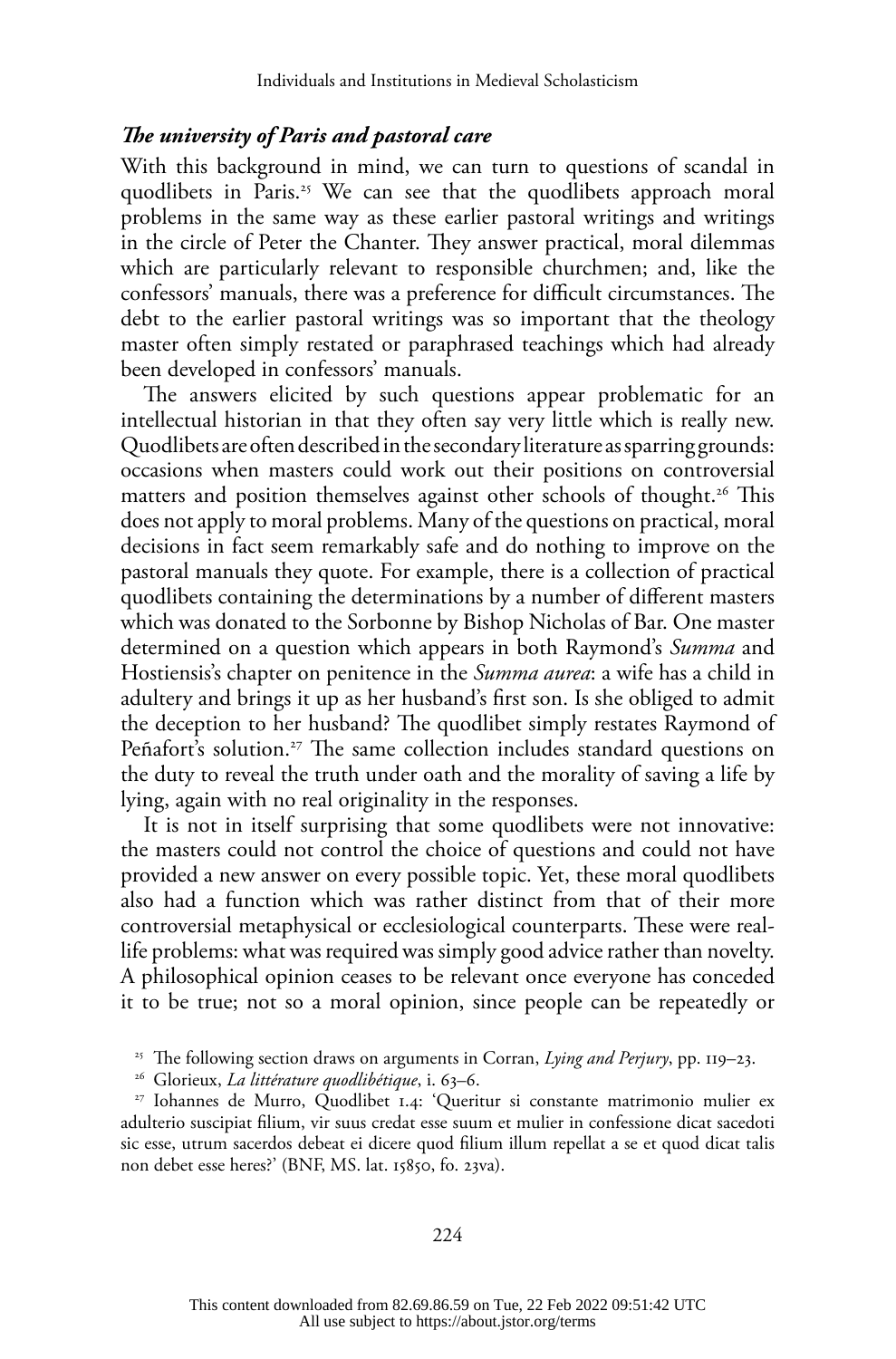continuously troubled by essentially the same dilemmas. Masters were being asked to provide reassurance as much as a contribution to a debate. This can be seen in a quodlibet by Berthaud of Saint Denis, who was asked whether it was sinful to dissimulate instead of carrying out fraternal correction because of scandal.28 The situation he had in mind was the following: a responsible superior knows he ought to correct a subordinate but is worried what the man's reaction to correction will be. Berthaud gave advice similar to that of William of Rennes in his *Apparatus*: if a prelate and those below him fail to correct their brothers for reasons of negligence, they are culpable; but if they omit or hide the correction for justified prudential reasons, their actions are praiseworthy.<sup>29</sup> However, with a well-chosen quotation from Augustine, Berthaud fleshes out the recommendation. He warns that a prelate might be afraid his reproaches will be met with anger; he may fear that the subject he corrects will either abuse him to his face or complain behind his back.<sup>30</sup> The prelate should dismiss all such fears: as Augustine says, it often happens that the person being corrected is initially upset and disputes the criticism but, when he considers the matter again quietly, realizes his own error and changes his actions.31

The answer is conventional in that it restates well-worn pastoral teaching. No one was going to disagree. It seems fair to conclude that Berthaud simply meant to strengthen the resolve of his audience, which certainly included people who would be called upon to make such decisions. The response is best seen in the context of the culture discussed above of consulting theologians, especially in the university of Paris, as experts in matters of spiritual jurisdiction and pastoral care.<sup>32</sup> It is Berthaud's wisdom and authority, rather than his dialectic prowess, which were sought. He took the question to refer not to hypothetical principles but to a concrete decision involving personalities and predictable reactions. This was the

<sup>28</sup> Berthaud of Saint Denis, Quodlibet 1.8 (BNF, MS. lat. 14726, fo. 174rb, edited in Corran, *Lying and Perjury*): 'Utrum aliquis propter scandalum dissimulans a correptione fraterna peccet dissimulando?' (pp. 172–7).

<sup>29</sup> 'Credo autem quod peccant Episcopi, et inferiores praelati, ad quos pertinet huiusmodi admonitionem facere: (inferiores enim eam possunt facere, etiam si sint simpices sacerdotes, curati tamen; cum constitutio illa non specificet, quod ab episcopo sit facienda) si per negligentiam, aut alias corrupta intentione omittant eam facere; si autem ex iusta causa omittant, quia forte vident ibi multorum stragem iacere, vel aliud simile, non peccant' (cf. William of Rennes's *Apparatus* to Raymond of Peñafort, *Summa de poenitentia et matrimonio*, p. 360 (iii.30.9), at v. 'Suspenditur').

<sup>30</sup> Berthaud of Saint Denis, Quodlibet 1.8, in Corran, *Lying and Perjury*, p. 174 [§ 5].

<sup>31</sup> Berthaud of Saint Denis, Quodlibet 1.8, in Corran, *Lying and Perjury*, p. 174 [§ 6].<br><sup>32</sup> This was a culture the masters of Paris actively fostered themselves (Wei, *Intellectual* 

*Culture in Medieval Paris*, pp. 174–9; Marmursztejn, *L'autorité des maîtres*, pp. 21–82).

225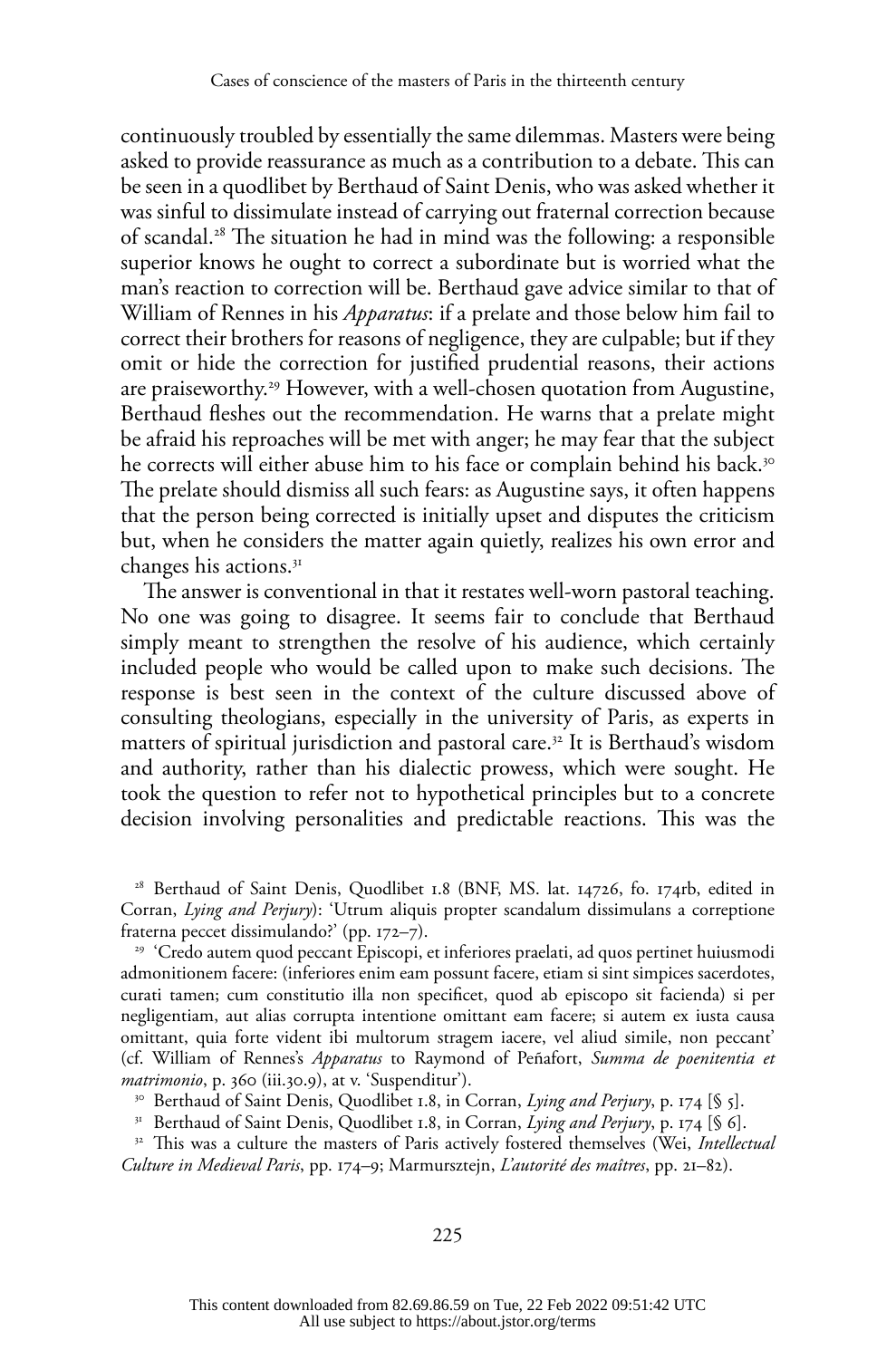way in which masters habitually dealt with pastoral quodlibets: here they participated in a discipline devoted to procedure in practical decisionmaking. The intellectual work involved was somewhat distinct from the theologian's usual bread and butter. By the late thirteenth century, when these quodlibets took place, the answer to the various categories of dilemma, including scandal, had become fairly conventional and established.

## *A theology master's duty to avoid scandal*

The rest of this chapter concerns the quodlibets on scandal which touched particularly on a master's duty to teach in the light of official bans on certain subjects. A number of moral quodlibets asked questions about whether a master should run the risk of causing scandal to his audience by teaching on doctrine which had been forbidden by a local bishop. By virtue of coming very close to the bone for the masters who answered these questions and of being bound up with some specific events, these are the questions on scandal which most closely affected the masters who commented on these problems. As such, they are a revealing final example of the form of moral teaching which masters offered in quodlibets.

During the final quarter of the thirteenth century there was a growing fear among responsible ecclesiastics that disputation might not always lead smoothly to a clear solution. It had become apparent that contentious papal privileges had generated fruitless argument. A council of masters in Paris in December 1286 forbade masters from answering any 'provocative question' (*quaestio litigiosa*) and Godfrey of Fontaines ascribed the decision to a desire to stem the tide of argument about mendicant confession.33 Fear of theological error consequent on irresponsible use of philosophical texts motivated a number of condemnations of doctrine. Most notably, the bishop of Paris, Étienne Tempier, banned a series of philosophical propositions in 1271 and more extensively in 1277, with automatic excommunication for those who taught them.34 There were condemnations in Oxford in 1277, 1280 and 1282 to 1283; London in 1286; and Paris in 1314 and 1316–17.35

These events had various practical and moral implications for the theology masters, depending on which side they found themselves in institutional and doctrinal disputes. Some masters were stung because they chose to continue discussing a matter they had been warned off: Jean de Pouilly's teachings

<sup>33</sup> Godfrey of Fontaines, Quodlibet 4, q. 13, in Godfrey of Fontaines, *Les quatre premiers quodlibets de Godefroid de Fontaines*, ed. M. de Wulf and A. Pelzer (Louvain, 1904), p. 276. This quodlibet is the only source for this council.

<sup>&</sup>lt;sup>34</sup> There is an extensive bibliography on this subject, the seminal study being R. Hissette, *Enquête sur les 219 articles condamnés à Paris le 7 mars 1277* (Louvain, 1977).<br><sup>35</sup> Southern, 'Changing role of universities', p. 139.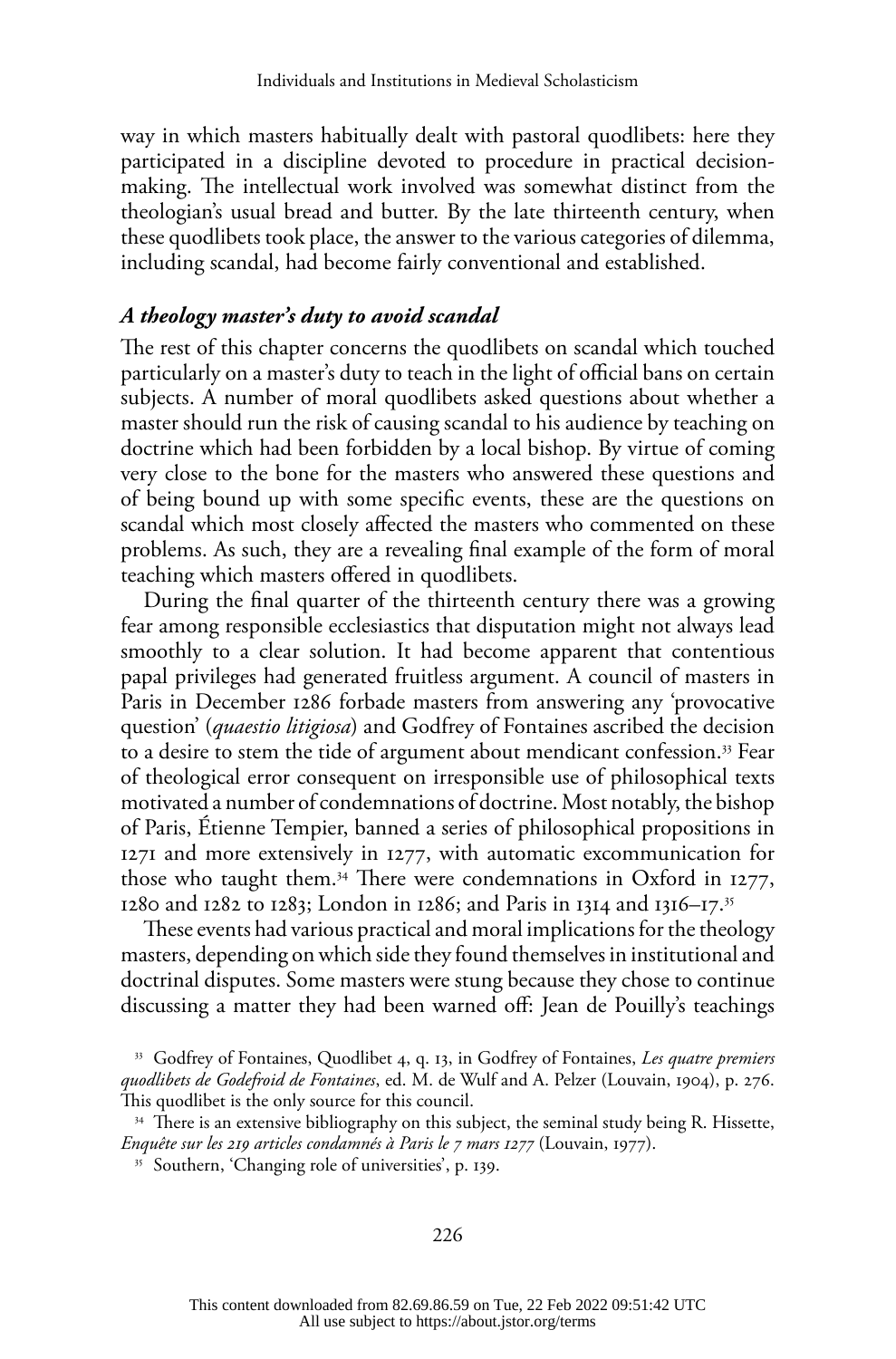on the mendicant privilege were condemned at Avignon in 1321; theology masters had been told to stop discussing the privilege in 1290 by the then papal legate Benedict Gaetani.36 Others, like John Peckham and Peter John Olivi, accused their rivals of deliberately using superfluous and misleading arguments in the face of authoritative pronouncements to the contrary. Still others were asked questions on condemned articles or forbidden legislation and so had to choose whether to perpetuate stale quarrels and to defy a prohibition.<sup>37</sup> Henry of Ghent recounts a situation in which the papal legate positively told him to teach a contentious doctrine – the plurality of forms – without publicly condemning the opposing view (Henry was himself unsure about this doctrine).<sup>38</sup> Luca Bianchi has described the hostile atmosphere of censure and self-censure which followed the 1277 condemnations and in which many masters refused to answer sensitive questions.39 Given this range of experience and agendas, one might expect a number of different perspectives on the ethics of teaching a contentious doctrine and the question of disguising one's true views. Quodlibets asked whether a master should respond to litigious questions, whether he was morally obliged to teach the whole truth, or whether he could refuse to teach a truth he knew to be beneficial.<sup>40</sup> However, a detailed look at the cases shows that the masters were not tempted to advocate either widespread concealment or defiantly 'free speech'. They universally applied the same moderate set of teachings taken from the casuistical tradition on scandal.

The consensus about the ethical duties of a theology master turned on weighing the possible benefit of a lesson against any likely harm it could

<sup>36</sup> On both of these cases, Southern, 'Changing role of universities', pp. 135–7.

<sup>38</sup> L. Hödl, 'Neue Nachrichten über die Pariser Verurteilungen der tomasischen Formlehre', *Scholastik*, xxxix (1964), 178–96, at pp. 183–5.

<sup>39</sup> L. Bianchi, *Il vescovo e i filosofi: La condanna parigina del 1277 e l'evoluzione dell'aristotelismo scolastico* (Bergamo, 1990), pp. 31–5.

<sup>40</sup> Quodlibets on this subject not discussed here include: Gerard of Abbeville, Quodlibet 10, q. 3, 'Utrum arguenda non arguere sit peccatum?' (BNF, MS. lat. 16405, fo. 80ra–rb); Henry of Ghent, *Opera omnia*, ed. R. Macken et al. (multiple vols, Leuven, 1979– ), xvi. 91–3 (Quodlibet 12, q. 16, xvi: 'Utrum scholastice docens falsum ex sinistra affectione motus peccet mortaliter?'); Servais of Mont Saint Éloi, Quodlibet 1, q. 55, 'Queritur de peccato magistri in theologia disputantis de quolibet, qui renuit accipere questionem sibi propositam quia tangit aliquos quos timet offendere, peccet in hoc mortaliter?' (BNF, MS. lat. 15350, fo. 281rb); Hervaeus Natalis, Quodlibet 2, q. 16, 'Utrum magister in theologia tractans questiones curiosas et dimittens utiles non peccat mortaliter?' (Hervaeus Natalis, *Quodlibeta* (Venice, 1513; repr. Ridgewood, N.J., 1966), fo. 65v).

<sup>&</sup>lt;sup>37</sup> See Henry of Ghent's comments to questions on angels in P. Porro, 'Doing theology (and philosophy) in the first person: Henry of Ghent's *Quodlibeta*', in Schabel, *Theological Quodlibeta*, pp. 171–231, at p. 194.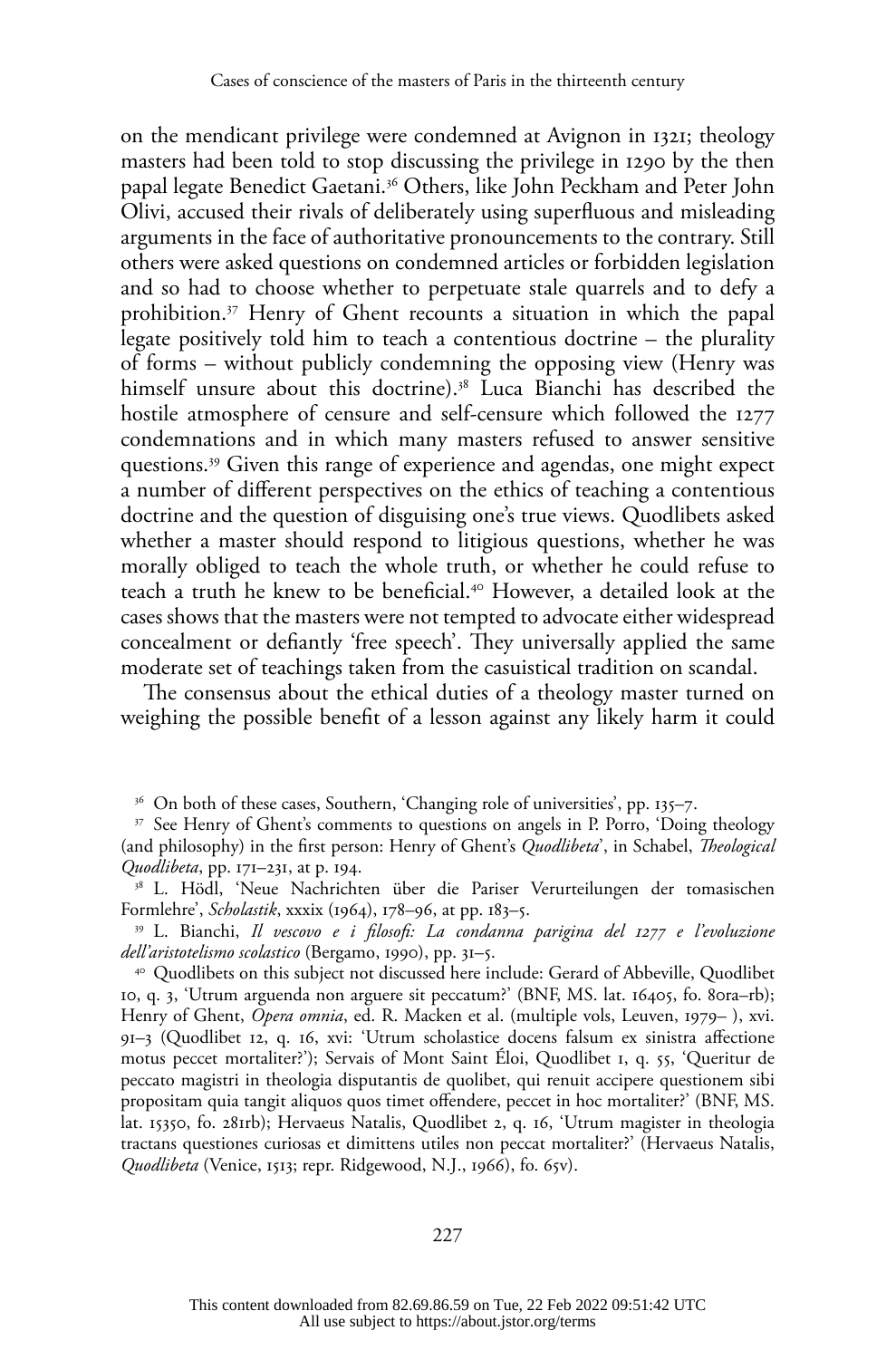cause. Richard of Mediavilla's 1296 quodlibet was typical.41 He was asked whether a master must accept a question which will bring ill will on him, given that the question is a useful one to know. In his response Richard was studiously bland. A master was guilty of mortal sin if he refused to answer a question with a bearing on true faith and morals, especially if he thought he could avert scandal by answering the question. He only sinned venially if he refused a question which could be beneficial to his audience, but which had no bearing on faith. He acted well if he refused to answer a question which would cause no benefit to faith if he answered it, but probably would cause argument, scandal and bad judgements. Such a solution could offend no one. It affirmed the theology masters' vocation for explaining unclear questions of faith yet conceded that it might be permissible to refuse a question on occasion. It admitted the social nature of the judgement: if teaching on a matter would only lead people into further sin, then it was permissible to suppress the truth. The answer thus allowed pragmatic obedience to condemnations and prohibitions on given articles. Which questions exactly should be refused was left diplomatically undetermined; it was up to the individual to judge which topics were more harmful than beneficial.

This opinion was echoed on all sides of various disputes. Henry of Ghent, for example, had been vocally in favour of the theology masters' right to dispute the mendicant privilege. He was one of the theologians who formulated the 219 condemned articles in  $1277$ .<sup>42</sup> When he was asked in 1286 whether a master sins mortally if in public he does not answer a question to which he knows the answer, he follows the same casuistical precedents.43 He prefaces his response with a restatement of the law of scandal: scandal should always be avoided unless a truth of life, justice or doctrine is endangered. He describes the moral character of a master in terms of a duty towards teaching the truth.<sup>44</sup> A teacher must only assume his office in order to help the ignorant (*propter imperitos*).<sup>45</sup> He describes in detail the sin which is involved in teaching falsehood, or in failing to

<sup>41</sup> Richard de Mediavilla, *Quodlibet III*, ed. and trans. A. Boureau (Paris, 2017) pp. 298– 303 (q. 23), commentary at p. lxxv. Glorieux gives the date 1286 (*La littérature quodlibétique*, i. 270–1).

<sup>44</sup> Henry of Ghent, *Opera omnia*, xiv. 306 (Quodlibet 10, q. 16, ll. 44–5).

<sup>45</sup> Henry of Ghent, *Opera omnia*, xiv. 306 (Quodlibet 10, q. 16, ll. 42–4).

<sup>42</sup> Henry of Ghent, *Opera omnia*, vi. 67 (Quodlibet 2, q. 9).

<sup>43</sup> Henry of Ghent, *Opera omnia*, xiv. 304–7 (Quodlibet 10, q. 16: 'Utrum doctor sive magister determinans quaestiones vel exponens scripturas publice peccet mortaliter non explicando veritatem quam novit?'); discussion in Marmursztejn, *L'Autorité des maîtres*, p. 60.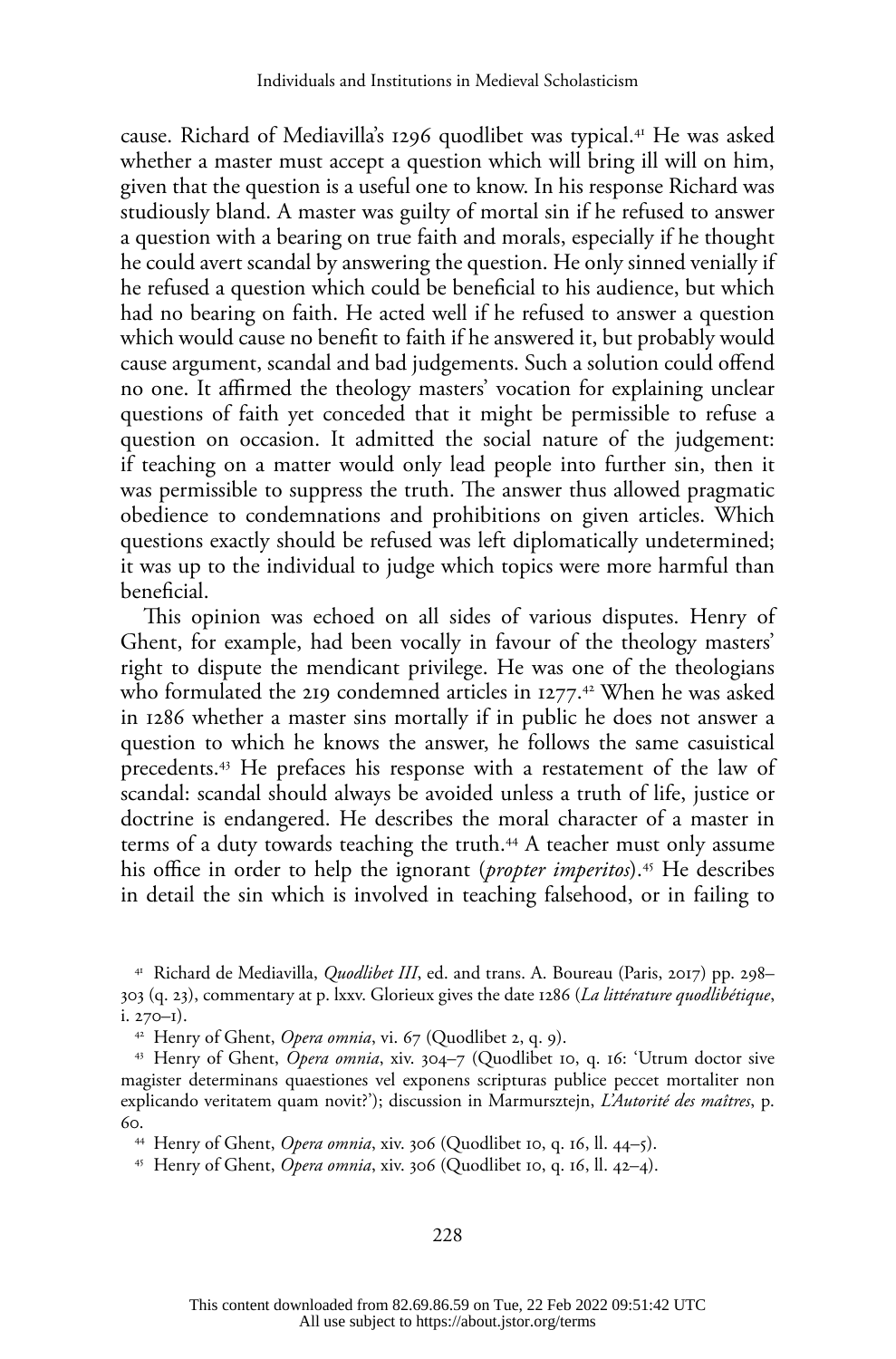explain difficult matters of faith to the people.<sup>46</sup> This would be equivalent to failing to point out a hidden precipice to an unsuspecting traveller who is in danger of falling to his death. However, when he came to the decision on whether to teach a truth which might harm those listening, he was no less pragmatic than Mediavilla: one must be willing to hide the truth in order to save a soul.47

When Henry was later asked, either in Advent 1291 or Lent 1292, 'whether the power of prelates should be disputed by masters', the question was even more topical.48 The year before, Cardinal Benedict Gaetani had rebuked the Parisian masters for doing just this when the university masters had criticized Martin IV's privilege allowing Franciscans to hear confession without seeking the permission of the local bishop. Gaetani responded astringently that masters had no right to criticize the privilege and denied them any role in deciding matters of doctrine or Church government.49 Henry of Ghent himself had been prominent among the masters who had wished to amend the legislation; it was his feathers which were ruffled by Gaetani's rudeness. He is reported to have complained about the contradiction that masters who disputed the word of God should not be permitted to discuss the pope. Gaetani reportedly suspended Henry from teaching (although, clearly, he was teaching again the following year).<sup>50</sup> This is the background to his quodlibetical question in 1291/2. It is a work of rhetoric meant as self-justification against his opponents. However, what is controversial in his answer lies in its implications, not what it overtly concludes about the moral dilemma. Once again he argues for a prudent, subtle approach to disputing difficult questions and concealing harmful truths.

Henry starts by establishing his own *bona fides*. Those who dispute the power of prelates with a view to diminishing their jurisdiction are completely in the wrong: they are like those philosophers who tried to reduce the power of God and Christ with their Averroistic arguments.<sup>51</sup> The comparison is self-interested: Henry of Ghent had himself been among the group of theologians under Étienne Tempier who had drawn up the list of condemned Averroist doctrines in 1277. Henry is, therefore, reminding

<sup>46</sup> Henry of Ghent, *Opera omnia*, xiv. 306 (Quodlibet 10, q. 16, ll. 49–60). 47 Henry of Ghent, *Opera omnia*, xiv. 306 (Quodlibet 10, q. 16, ll. 61–9).

<sup>48</sup> Henry of Ghent, *Opera omnia*, xx. 147–54 (Quodlibet 15, q. 15: 'Utrum licitum sit magistris disputare de potestate praelatorum?'; cf. Marmursztejn, *L'autorité des maîtres*, pp. 71–3; Wei, *Intellectual Culture in Medieval Paris*, pp. 181–2).

<sup>49</sup> Southern, 'Changing role of universities', p. 136.

<sup>50</sup> H. Finke, *Aus den Tagen Bonifaz VIII: Funde und Forschungen* (Münster, 1902), Quellen, pp. iii–vii.

<sup>51</sup> Henry of Ghent, *Opera omnia*, xx. 148–9 (Quodlibet 15, q. 15, ll. 26–53).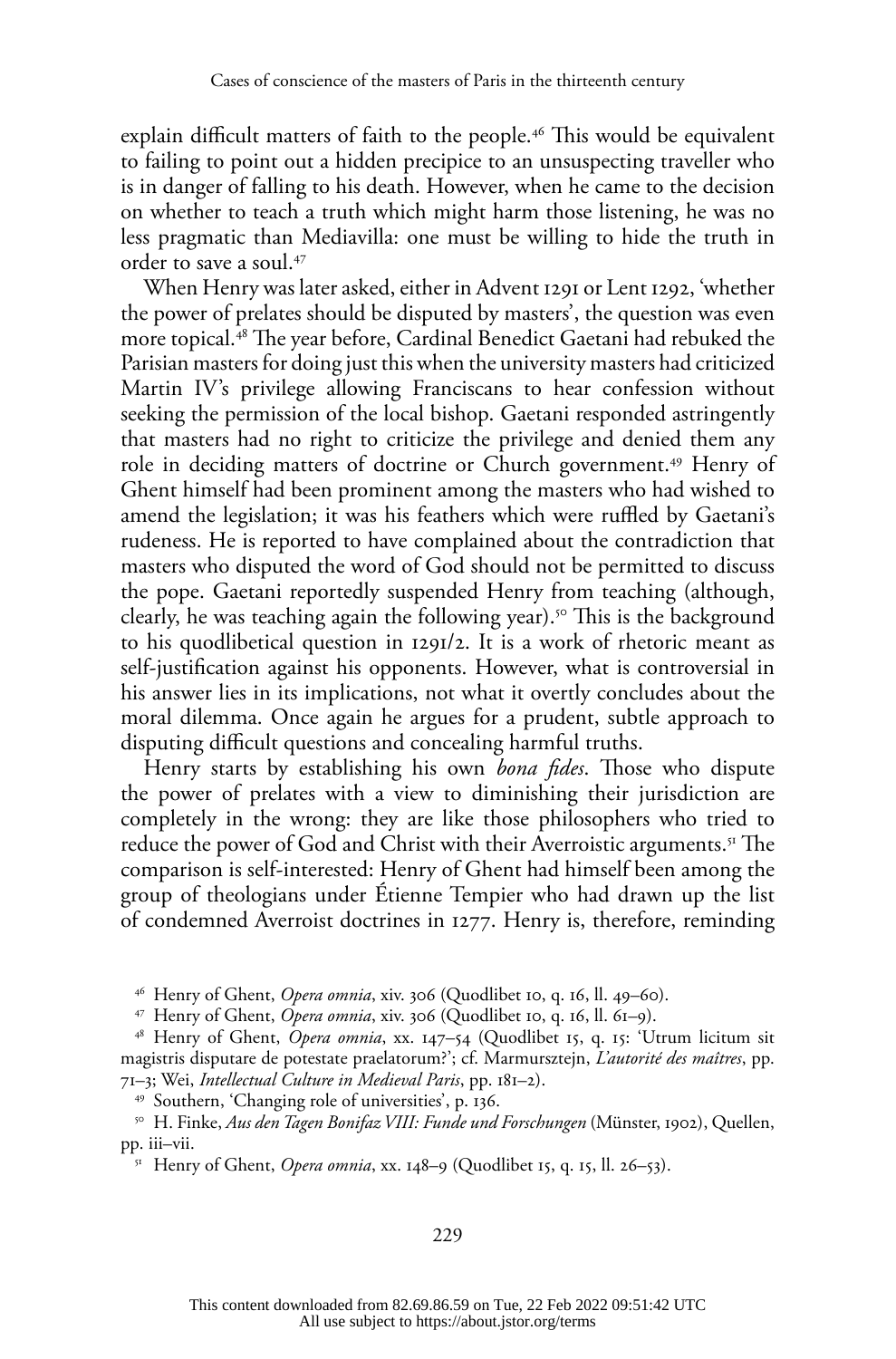those present that he has in the past been a defender of the bishop's power over errant philosophers. No one could accuse him of arguing doctrine merely for the sake of pride or secular curiosity.

Disputing prelates' power in order simply to know better what those powers are and in order to judge when it is right to obey them is, on the other hand, entirely licit and beneficial, according to Henry.<sup>52</sup> He does not mean that matters agreed by universal councils should be dragged back into doubt. Rather, prelates should be happy for those matters to be disputed which need it, since they will then know exactly which powers they can exercise and which they should not. Subjects will know when they should obey their prelates and when they should, rather, disobey.<sup>53</sup> Henry quotes Bernard of Clairvaux and St Matthew to show that subjects must judge when to obey their superiors.<sup>54</sup> He concludes that if a prelate is seen to discourage disputation of any of his powers, the validity of that power will be held suspect: he compares such a prelate to Mohammed, who, aware of the shakiness of his own doctrine, banned his followers from disputing his law.<sup>55</sup> All this contrives to make a prelate who denies masters' right to dispute Church legislation (as Benedict Gaetani had seemed to do) look petty and insecure.

Henry certainly criticizes prelates who try to control discussion of the truth; the response was an apology for the free intellectual activity of university masters. However, what Henry concretely says about the moral dilemma of whether always to reveal the truth does not venture into any unexpected territory. Boiled down, his argument is that a master should not dispute powers if his intentions are evil, but should do so if he means to serve the Church and foresees that his comments will be useful. Henry makes the conventional provisos: if a question has reached the point at which further disputation is unhelpful, masters should withhold their comments. This is the case for Nicholas III's constitution on the Franciscan rule.56 There is no advantage to be gained from disputing a truth which no one doubts. The Talmud, for example, was only produced when Jewish law was placed in doubt through the influence of Christianity and philosophy.<sup>57</sup> It is not the moral teaching itself but its application in a particular case which is the source of controversy. Henry objected to Benedict Gaetani telling the masters what they should and should not dispute, but his view

<sup>&</sup>lt;sup>52</sup> Henry of Ghent, *Opera omnia*, xx. 150 (Quodlibet 15, q. 15, ll. 87–90).

<sup>53</sup> Henry of Ghent, *Opera omnia*, xx. 150–1 (Quodlibet 15, q. 15, ll. 91–109).

<sup>&</sup>lt;sup>54</sup> Henry of Ghent, *Opera omnia*, xx. 151–2 (Quodlibet 15, q. 15, ll. 110–23).<br><sup>55</sup> Henry of Ghent, *Opera omnia*, xx. 152–3 (Quodlibet 15, q. 15, ll. 139–42).<br><sup>56</sup> Henry of Ghent, *Opera omnia*, xx. 153 (Quodlibet 15, q

<sup>57</sup> Henry of Ghent, *Opera omnia*, xx. 153–4 (Quodlibet 15, q. 15, ll. 151–66).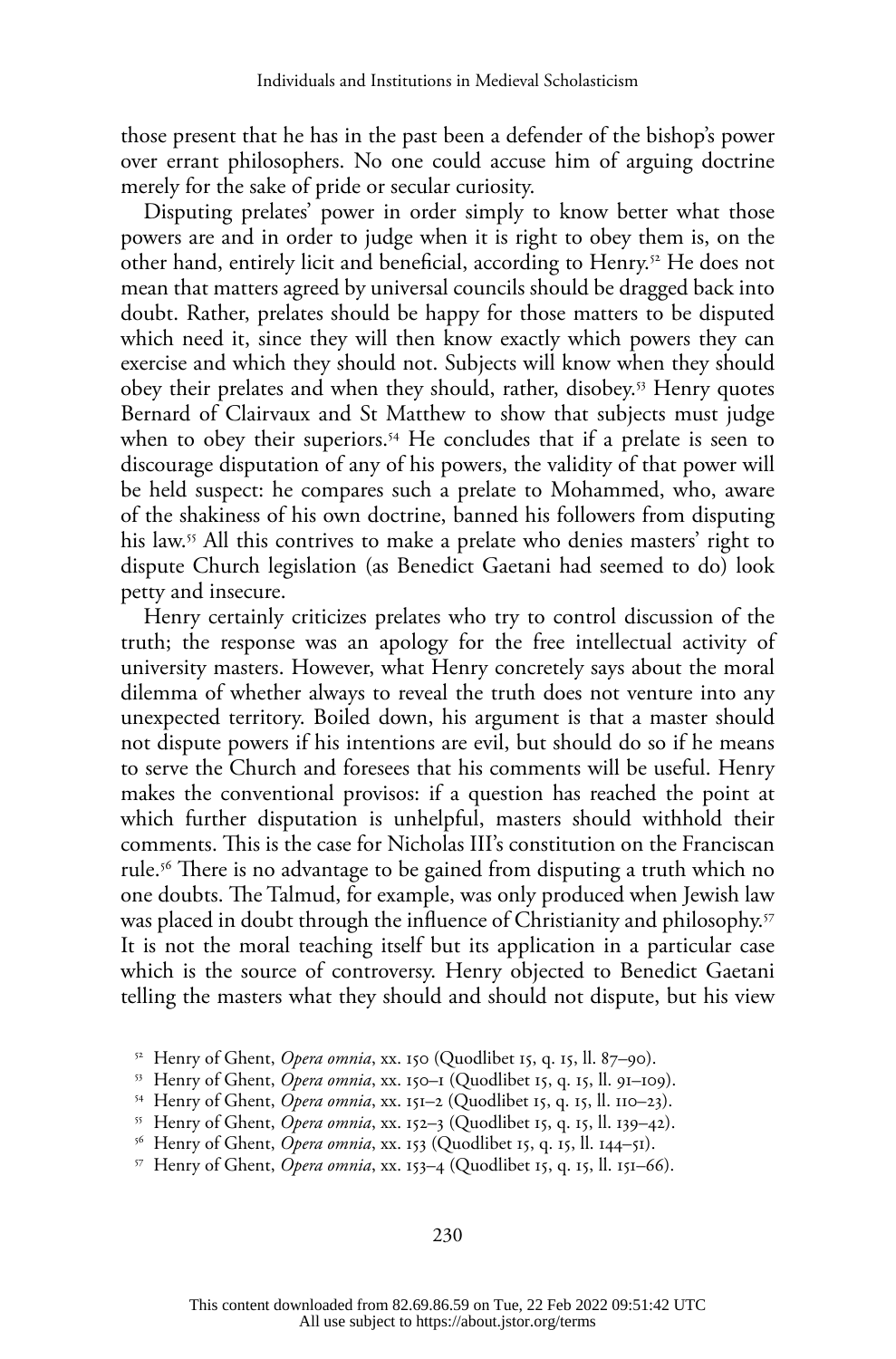on dissimulation was nuanced: he neither argued for bringing out the truth at all costs, nor denied that dissimulation, even a prelate's ban on disputing forbidden articles, could sometimes be advisable.

By contrast, Godfrey of Fontaines' allegiances were different. He appears largely to have supported masters who gave opinions on the mendicant privilege. He praises those who chose to give an opinion in spite of the ruling by Paris masters against further disputation; those who refused to answer on the question, he says, 'may be excused to some extent'.58 More significantly, he disapproved of the bishop of Paris's condemnations of 1277. Later in life he would criticize them as an impediment to students' progress, a cause of scandal among those studying and an obstruction of good doctrine.<sup>59</sup> In his seventh quodlibet, in 1290, Godfrey answers a question on whether a theology master should teach an article of doctrine which he believes to be true if the same article has been condemned by the local bishop.<sup>60</sup> More than Henry of Ghent or Richard of Mediavilla, Godfrey's personal circumstances led him to consider defying authority more concretely and we can detect a current of disapproval against bishops.

It is clear from the outset that Godfrey was talking exclusively about Étienne's condemnations. He concedes initially that a master should avoid publicly affirming the condemned articles, but should remain silent about both the false doctrine approved by the bishop and the condemned true doctrine.<sup>61</sup> However, when Godfrey went on to criticize the bishop who passed such legislation, his audience knew to whom he was referring. If a bishop publicly excommunicates anyone who professes a condemned opinion which is actually true, or which can be asserted as true by a probable opinion, his condemnation would be mistaken.<sup>62</sup> It is not for an individual to disobey the condemnation – that would break the bond of obedience – but he must urge the prelate to revoke his decision.<sup>63</sup> If the question is one necessary to salvation, on the other hand, and the master knows he is right

<sup>58</sup> 'aliquo modo possunt excusari' (Godfrey of Fontaines, Quodlibet 4, q. 13, in de Wulf and Pelzer, *Quatre premiers quodlibets*, p. 276).

<sup>59</sup> Godfrey of Fontaines, Quodlibet 12, q. 5, in *Les quodlibets onze-quatorze*, ed. J. Hoffmans (Louvain, 1932), pp. 100–5.

<sup>60</sup> Godfrey of Fontaines, Quodlibet 7, q. 18, in *Les quodlibet cinq, six et sept*, ed. M. de Wulf and J. Hoffmans (Louvain, 1914), pp. 402–5; cf. Marmursztejn, *L'autorité des maîtres*, pp. 69–71; Wei, *Intellectual Culture in Medieval Paris*, pp. 179–81.

<sup>61</sup> Godfrey of Fontaines, Quodlibet 7, q. 18, in de Wulf and Hoffmans, *Quodlibet cinq, six et sept*, p. 403. 62 Godfrey of Fontaines, Quodlibet 7, q. 18, in de Wulf and Hoffmans, *Quodlibet cinq, six* 

*et sept*, pp. 403–4.

<sup>63</sup> Godfrey of Fontaines, Quodlibet 7, q. 18, in de Wulf and Hoffmans, *Quodlibet cinq, six et sept*, p. 404.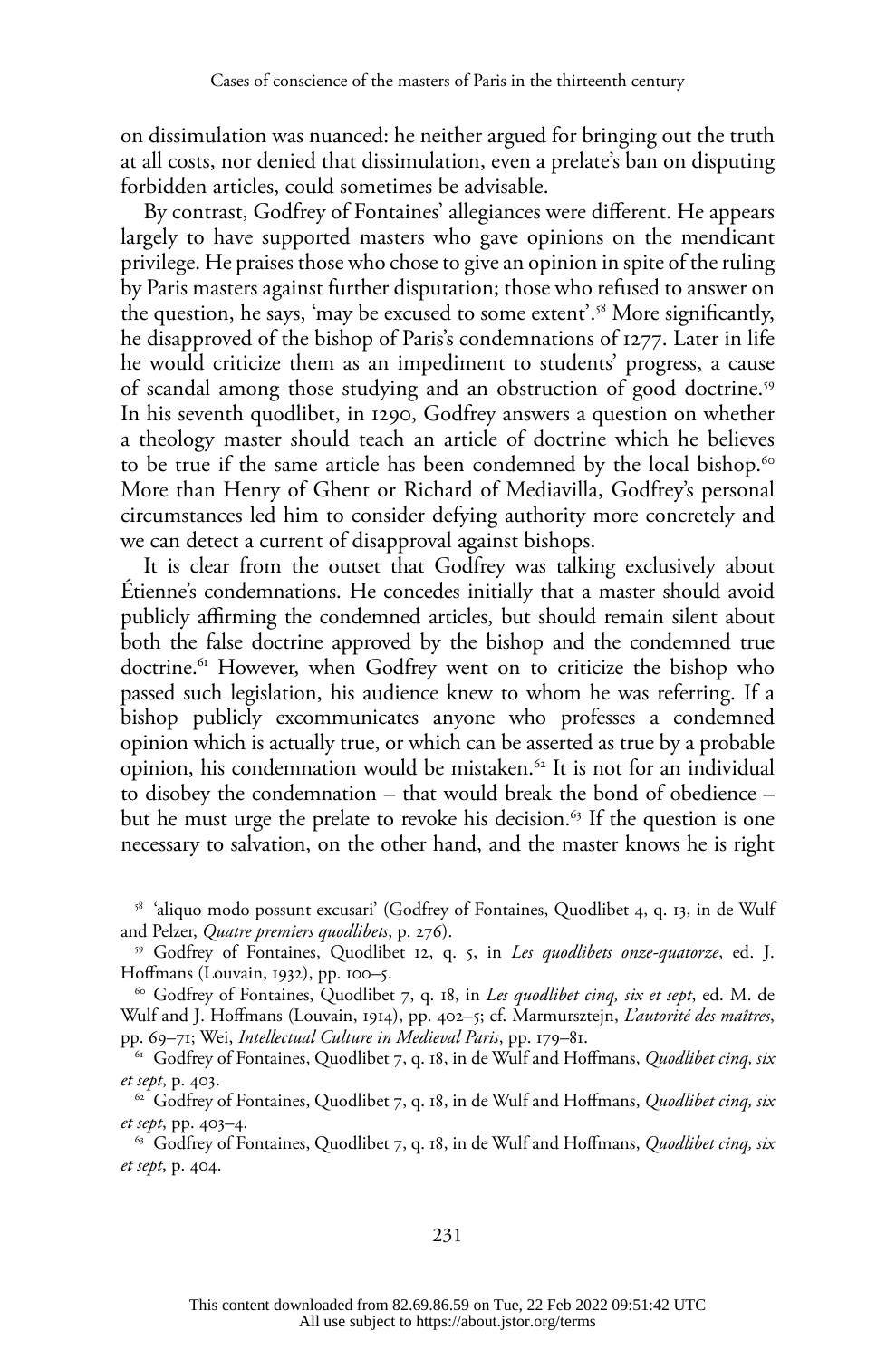and the condemnation wrong, he must disobey the bishop openly. The sting in the tail is when Godfrey finally asserts that even if the master only believes himself to be right, but is actually mistaken, he must still teach what he thinks despite the excommunication.<sup>64</sup> It is more important to follow one's own conscience (even an erroneous one) than to hold back for fear of punishment.

Despite the belligerent asides, however, the casuistical judgements remain the same. Godfrey concludes, like the others, that it is a question of balancing ultimate harm to those listening against the advantage of teaching. An inconsequent truth should not be endorsed at the expense of the order of the Church and a teaching necessary to salvation should be included whatever the consequences. These masters disagreed bitterly over theological doctrines to which the moral dilemma referred; they took up intransigent opposing stances on the mendicants' privileges, the Franciscan vow and Thomistic propositions. Yet they were in accord when it came to the parameters of the moral dilemmas: they agreed it was a pragmatic decision and concurred on which circumstances were pertinent. They never deviated from the principles of scandal established in pastoral literature. In short, their use of casuistry was straightforward, even on occasions when the comments surrounding the practical advice were rather barbed.

Moral arguments about scandal were a feature of several of the major controversies which would affect the Paris theology faculty in the late thirteenth century. Masters did not advocate dissimulation as a response to censures on philosophical positions, nor did they argue for telling the truth at all costs. On the contrary, these responses say remarkably little because of their emphasis on the necessity of making a personal judgement in the circumstances. The casuistry of scandal itself was not affected by the prohibitions or mutual blame. Some masters did defend their choice to conceal articles of philosophy, or to remain silent about legislation with which they did not agree, but they did not develop the casuistry for the purpose: they remained faithful to the principal of avoiding scandal except in cases of a truth of life, doctrine or justice. The moral reasoning was already well-established in its own right: it advised masters on how to make their decisions as individuals in remarkably neutral terms while the larger intellectual quarrels and institutional conflicts played out.

#### *Conclusion*

All this points to some conclusions about the conventions and expectations surrounding moral quodlibets in the thirteenth century. In the responses

<sup>64</sup> Godfrey of Fontaines, Quodlibet 7, q. 18, in de Wulf and Hoffmans, *Quodlibet cinq, six et sept*, pp. 404–5.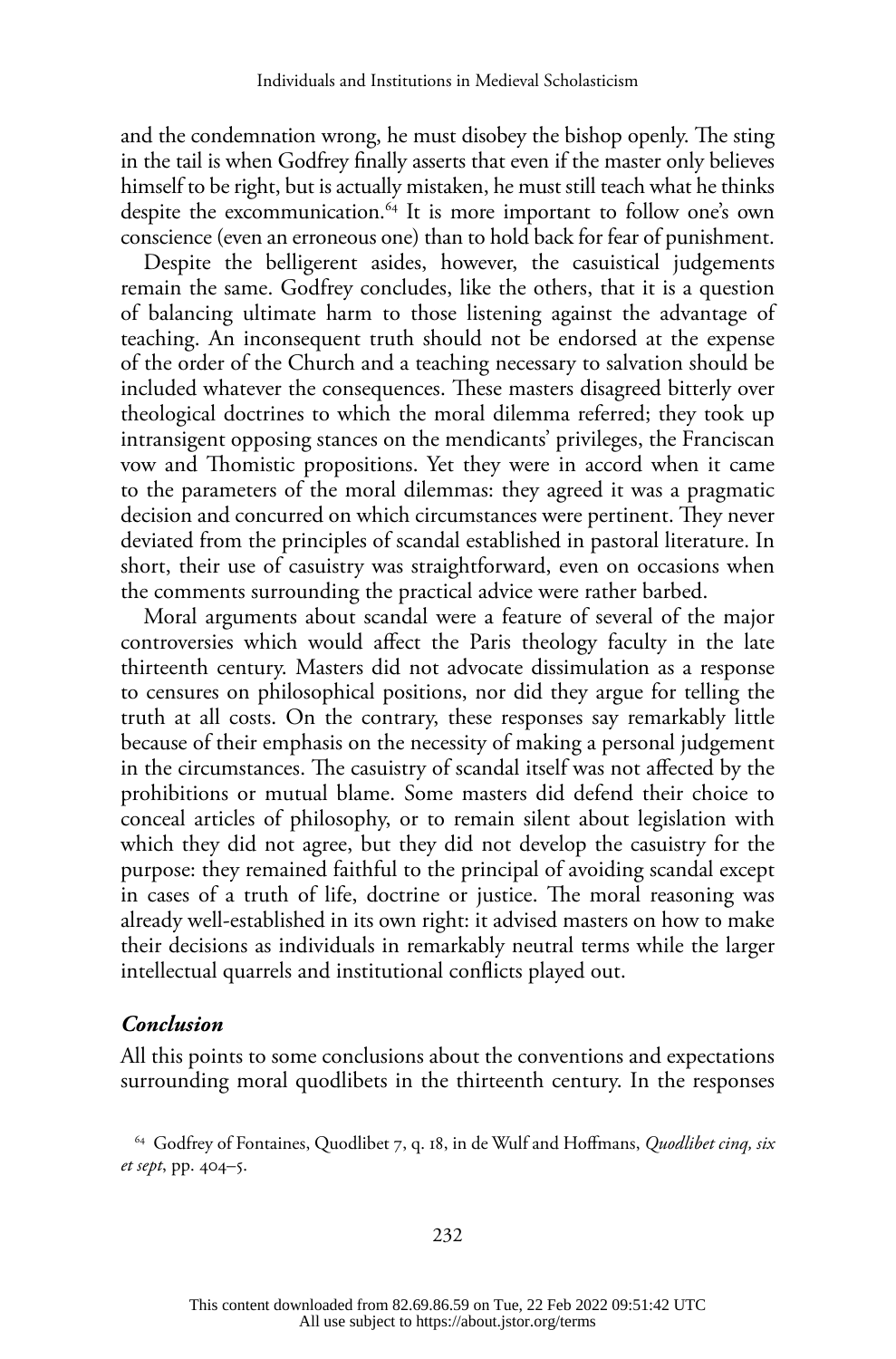discussed here, there is a clear distinction between the masters' theological positions and their ethical reasoning. The former are, in each case, a personal set of judgements about doctrine: each theologian mentioned here had his own view on the big, controversial questions. At the same time they all took an interest in the procedure for deciding how a master should teach responsibly and agreed on all the important aspects: which considerations were pertinent to questions of scandal; to whom the teacher's responsibilities were owed; when and on what subjects he should hold disputations. The masters who answered these questions were aware, in short, that a special kind of answer was required in questions of moral conscience. They were asked to engage with casuistical conventions in these cases, which foregrounded circumstantial deliberation and personal judgement.

The term casuistry was not coined until the seventeenth century as a term of disparagement for Catholic – and particularly Jesuit – rules of confession. Nevertheless, the 'thought style' which came to be known as casuistry was fully in existence by the end of the thirteenth century. Thought about cases of conscience spread from one genre of scholarly discussion to another during the period: from theology masters and canon lawyers to penitential authors and back to theology masters. In terms of methodology, the late thirteenth-century masters' approach to questions of scandal had more in common with penitential manuals than it did with their answers to the more abstract branches of theology. Considerable original thought about the resolution of moral thought had appeared in the work of authors such as Peter the Chanter and Raymond of Peñafort; when the theology masters came to address the same problems, they were more interested in applying this thought helpfully to their own problems than in developing new arguments.

These conclusions nuance our understanding of the university masters' authority. Marmursztejn talked about theology masters claiming an extra basis of authority and 'intellectual jurisdiction'. The findings here suggest this was a more specific kind of jurisdiction than previously acknowledged. Masters engaged in an institution of counsel of conscience (*consilium animae*) when answering these questions. These were problems which constantly reappeared in life, but for which there was a standard means for arriving at an answer – and the masters simply restated this means and pointed out the possibilities for circumstantial variation.

This discovery has implications for scholasticism as a discipline. Traditional definitions of scholasticism, particularly Riccardo Quinto's, have emphasized factors such as scientific interest in knowledge for its own sake, the use of reason and in particular the analysis of texts for contradictions. Casuistry has some features of traditional scholastic method: it focuses